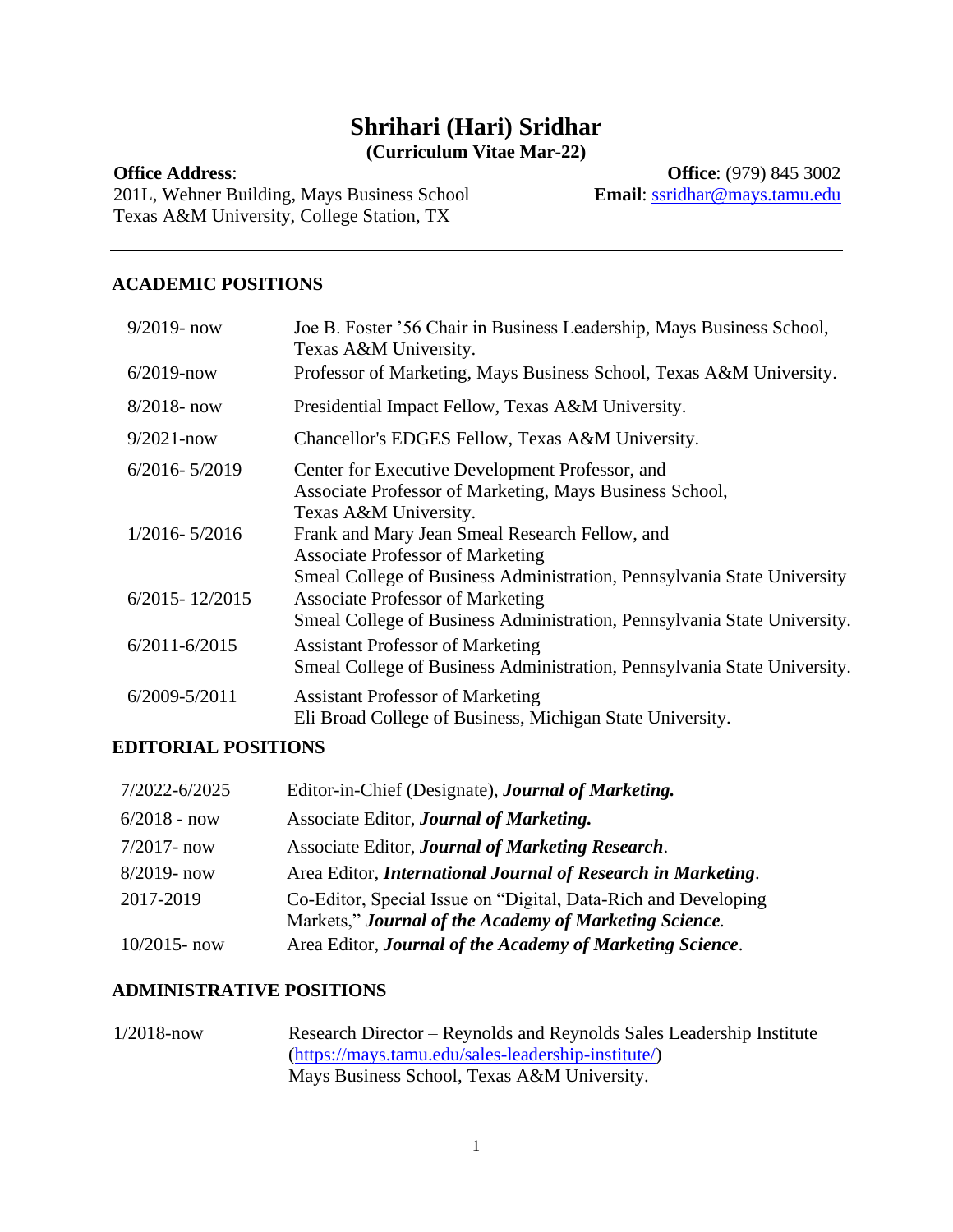| 5/2015-10/2017   | Associate Research Director – ISBM (www.isbm.org)<br>Institute for the Study of Business Markets (ISBM)<br>Smeal College of Business Administration, Pennsylvania State University. |
|------------------|-------------------------------------------------------------------------------------------------------------------------------------------------------------------------------------|
| 3/2014-10/2017   | Director of Customer Analytics – ISBM (www.isbm.org),<br>Smeal College of Business Administration, Pennsylvania State University.                                                   |
| <b>EDUCATION</b> |                                                                                                                                                                                     |
| 2009             | Ph.D., Marketing, Trulaske College of Business<br>University of Missouri, Columbia, MO 65211.                                                                                       |
| 2004             | M.S., Engineering Management,<br>University of Missouri, Rolla, MO 65409.                                                                                                           |
| 2002             | B.E., Mechanical Engineering,<br>R.V. College of Engineering, Bangalore, India.                                                                                                     |

# **HONORS AND AWARDS**

| 2022             | Financial Times Responsible Business Education Award.                          |
|------------------|--------------------------------------------------------------------------------|
| 2022-2025        | Editor-in-Chief (Designate), <i>Journal of Marketing</i> .                     |
| 2021             | Chancellor's <b>EDGES Fellow</b> , Texas A&M University                        |
| 2021             | Outstanding Area Editor, International Journal for Research in Marketing.      |
| 2021             | PhD co-supervisor for AMA Howard Sheth Dissertation Awardee                    |
| 2021, 19, 18     | Finalist, Marketing Science Institute/H. Paul Root Award.                      |
| 2020             | Marketing Science Institute Scholar, 2020.                                     |
| 2020, 19         | MS Analytics Teaching Excellence Award.                                        |
| 2020, 18, 12, 10 | AMA Sheth Foundation Doctoral Consortium Faculty Fellow.                       |
| 2019, 2020       | Ranked in the top 50 worldwide list of most productive researchers based on    |
|                  | number of publications in the premier scholarly journals in marketing (Journal |
|                  | of Marketing, Journal of Marketing Research, Journal of Consumer Research      |
|                  | and Marketing Science).                                                        |
| 2012, 2013,,     | Ranked in the top 50 worldwide list of most productive researchers based on    |
| 2019, 2020       | number of publications in the premier journals of the American Marketing       |
|                  | Association (Journal of Marketing and Journal of Marketing Research).          |
| 2019             | Ricky Griffin Research Award, Mays Business School                             |
| 2019, 17         | Outstanding Area Editor, Journal of the Academy of Marketing Science.          |
| 2018             | Presidential Impact Fellow, Texas A&M University.                              |
| 2018             | 40 Most Outstanding MBA Professors Under 40, Poets and Quants.                 |
| 2017             | Outstanding Reviewer, for Journal of Marketing.                                |
| 2016             | Best All-Round MBA Teacher- 2015/16, Smeal College of Business                 |
|                  | Administration, Pennsylvania State University.                                 |
| 2015,14          | Smeal College of Business Administration, Pennsylvania State University        |
|                  | Selection for Penn State George W. Atherton Teaching Award.                    |
| 2015             | Best Reviewer Award, Journal of the Academy of Marketing Science               |
| 2015             | Runner Up, Davidson Award, Journal of Retailing.                               |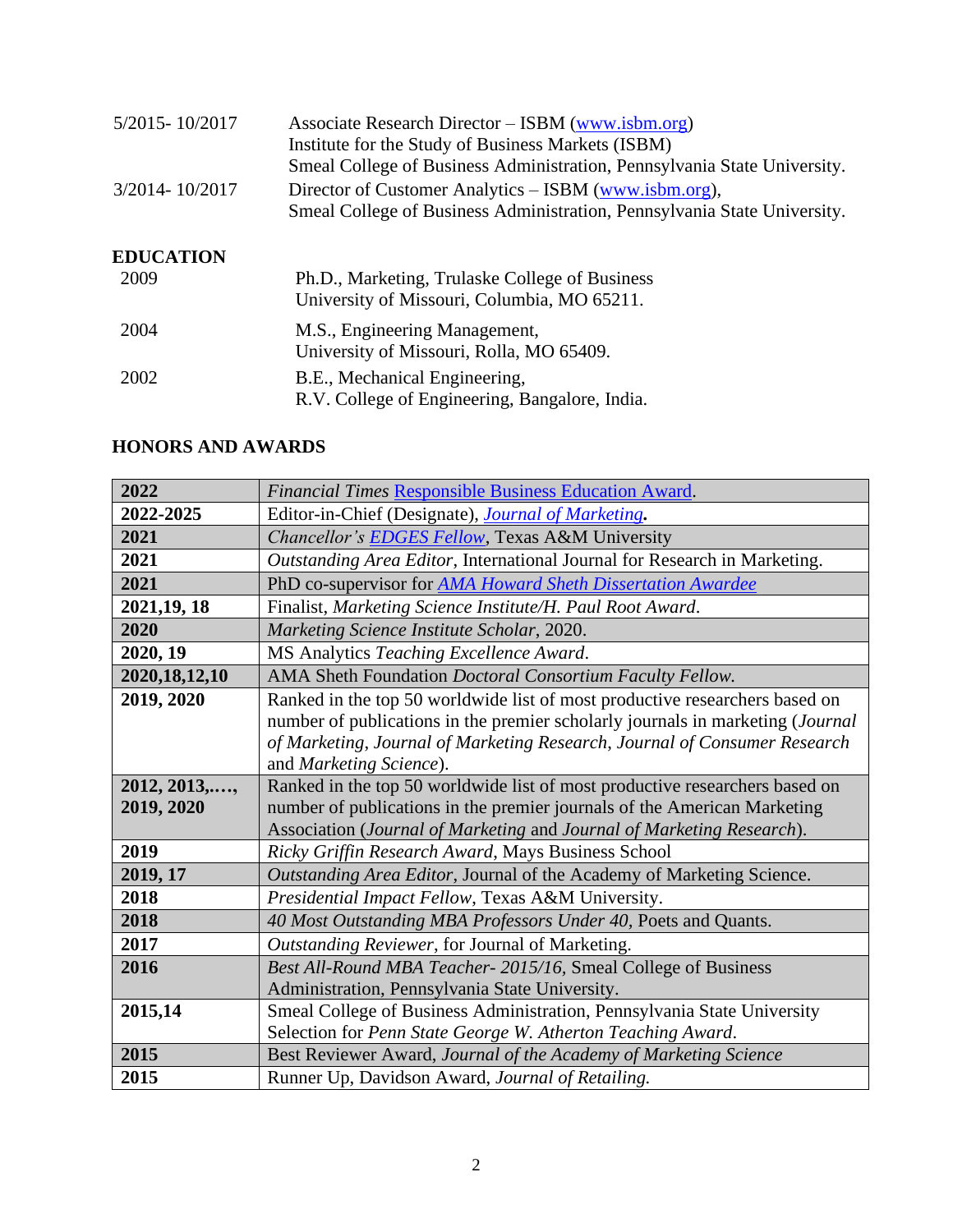| 2014    | Rajan Varadarajan Award for Early Career Contributions to Marketing  |
|---------|----------------------------------------------------------------------|
|         | Strategy Research.                                                   |
| 2013    | Best Paper Award, Journal of Interactive Marketing.                  |
| 2013    | Marketing Science Institute Young Scholar, 2013.                     |
| 2012    | Most Engaging MBA Teacher-2012/13, Smeal College of Business         |
|         | Administration, Pennsylvania State University.                       |
| 2008    | Center for E-Research Fellowship, University of Missouri.            |
| 2008    | Outstanding Teaching Assistant in Marketing, University of Missouri. |
| 2007    | AMA Sheth Foundation Doctoral Consortium Fellow.                     |
| 2007,05 | Outstanding Research Assistant in Marketing, University of Missouri. |
| 2007    | Juran Doctoral Research Award, University of Minnesota.              |
| 2007    | Graduate Student Achievement Award, University of Missouri.          |

## **EXPERTISE**

**Domain**: Business-to-business marketing, salesforce management, financial impact of marketing, social impact of marketing.

**Target Audience**: C-suite in the business-to-business, education, energy, and healthcare sectors.

## **BOOKS**

Palmatier, Robert W. and Shrihari Sridhar (2021), *[Marketing Strategy: Based on First](https://www.amazon.com/Marketing-Strategy-Based-Principles-Analytics/dp/1352011468/ref=sr_1_3?dchild=1&qid=1618074624&refinements=p_27%3AShrihari+Sridhar&s=books&sr=1-3#customerReviews)  [Principles and Data Analytics](https://www.amazon.com/Marketing-Strategy-Based-Principles-Analytics/dp/1352011468/ref=sr_1_3?dchild=1&qid=1618074624&refinements=p_27%3AShrihari+Sridhar&s=books&sr=1-3#customerReviews)*, Palgrave Macmillan. *Second Edition*.

Mittal, Vikas, and Shrihari Sridhar (2021), *[Focus: How to Plan Strategy and Improve](https://www.amazon.com/Focus-Strategy-Improve-Execution-Achieve/dp/3030707199/ref=sr_1_1?dchild=1&keywords=focus+mittal+sridhar&qid=1612971620&sr=8-1)  [Execution to Achieve Growth](https://www.amazon.com/Focus-Strategy-Improve-Execution-Achieve/dp/3030707199/ref=sr_1_1?dchild=1&keywords=focus+mittal+sridhar&qid=1612971620&sr=8-1)*, Palgrave Macmillan. **ISBN 978-3-030-70720-0**.

Best, Roger, Vikas Mittal, and Shrihari Sridhar (2022), *Market-Based Management*, **7 th edition** *(forthcoming)*.

Palmatier, Robert W. and Shrihari Sridhar (2017), *[Marketing Strategy: Based on First](https://www.amazon.com/Marketing-Strategy-Based-Principles-Analytics/dp/1137526238/ref=sr_1_2?dchild=1&qid=1618074624&refinements=p_27%3AShrihari+Sridhar&s=books&sr=1-2)  [Principles and Data Analytics](https://www.amazon.com/Marketing-Strategy-Based-Principles-Analytics/dp/1137526238/ref=sr_1_2?dchild=1&qid=1618074624&refinements=p_27%3AShrihari+Sridhar&s=books&sr=1-2)*, Palgrave Macmillan. *Featured in [2018 Forbes Summer Reading List For Marketers](https://www.forbes.com/sites/kimberlywhitler/2018/06/03/the-2018-summer-reading-list-for-marketers/?utm_source=Diane%2BMcDonald%2Band%2BBrie%2BPampell&utm_campaign=d6e4da3f60-EMAIL_CAMPAIGN_2018_06_04_11_47&utm_medium=email&utm_term=0_50d7176338-d6e4da3f60-&mc_cid=d6e4da3f60&mc_eid=%5BUNIQID%5D#1fe6889d4282)*,

## **PUBLICATIONS**

Shaik, Muzeeb, Narendra Bosukonda, Shrihari Sridhar and Vikas Mittal (2022), "Price Sensitivity and Customer Perceived Switching Costs in Business-to-Business Markets: Joint Effect on Customer Repurchase Intentions," forthcoming, *Journal of Service Management Research*.

Singal, Amit G., Yixing Chen, Shrihari Sridhar, Vikas Mittal, Hannah Fullington, Muzeeb Shaik, Akbar K. Waljee and Jasmin Tiro (2022), "Novel Application of Predictive Modeling: Identifying Patients for a Tailored Approach to Promoting HCC Surveillance in Patients with Cirrhosis," forthcoming, *Clinical Gastroenterology and Hepatology*.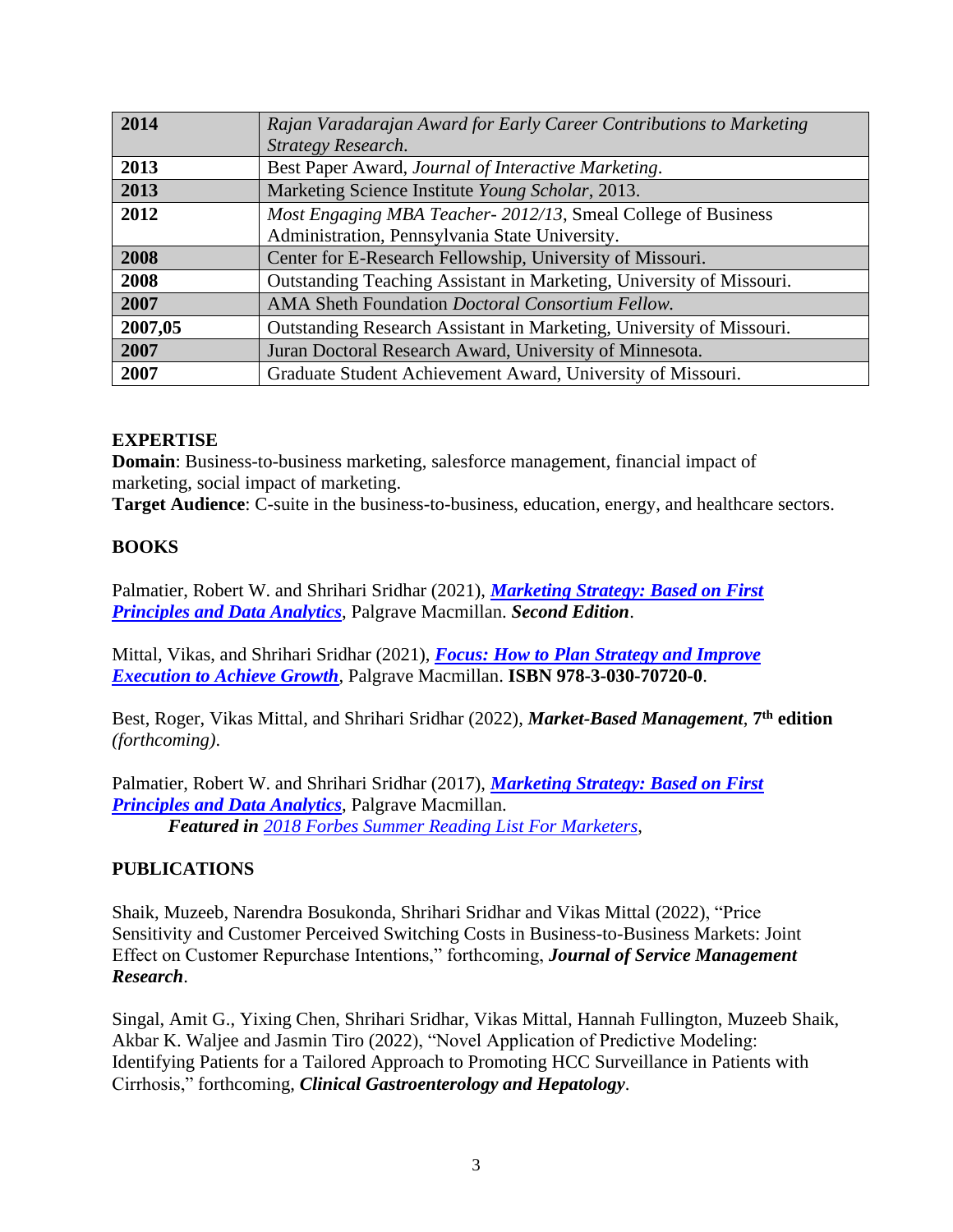Mittal, Vikas, Kyuhong Han, Ju-Yeon Lee, and Shrihari Sridhar (2021), "Improving Business-to-Business Customer Satisfaction Programs: Assessment of Asymmetry, Heterogeneity, and Financial Impact," *Journal of Marketing Research,* 58(4), 615-643.

Chen, Yixing, Shrihari Sridhar, and Vikas Mittal (2021), "Treatment Effect Heterogeneity in Randomized Field Experiments: A Methodological Comparison and Public Policy Implications", *Journal of Public Policy and Marketing*, 40(4) 457–462.

Shi Huanhuan, Rajdeep Grewal, and Shrihari Sridhar (2021), "Organizational Herding in Advertising Spending Disclosures: Evidence and Mechanisms," *Journal of Marketing Research,* 58(3), 515-538.

Chen, Yixing, Vikas Mittal, and Shrihari Sridhar (2021), "Investigating the Academic Performance and Disciplinary Consequences of School District Internet Access Spending", *Journal of Marketing Research,* 58(1), 141-162.

*Featured in [https://www.k12dive.com/news/study-increased-internet-access-improves](https://www.k12dive.com/news/study-increased-internet-access-improves-achievement-district-finances/595246/)[achievement-district-finances/595246/](https://www.k12dive.com/news/study-increased-internet-access-improves-achievement-district-finances/595246/) Finalist for [AMA-EBSCO-RRBM Award for Responsible Research in Marketing](https://urldefense.com/v3/__https:/www.ama.org/2021/12/15/ama-ebsco-rrbm-annual-award-for-responsible-research-in-marketing-2022-recipients-announced/__;!!KwNVnqRv!SyRM5WyCfkDwSqJa5GGercb0-Yf9Y_vZBSl7KBV_C64FtMu_ggB8y0vxqht5-AMO2BM$)*

Grewal, Rajdeep and Shrihari Sridhar (2021), "Toward Formalizing Social Influence Structures in Business-to-Business Customer Journeys," *Journal of Marketing*, 85(1), 98-102.

Mittal, Vikas, Shrihari Sridhar, Roger Best (2021), "To Cut Costs, Know Your Customer," *MIT Sloan Management Review*, 62 (1), 11-13. *Featured in<http://www.guidrynews.com/story.aspx?id=1000090332>*

Mittal, Vikas and Shrihari Sridhar (2020), "Customer-based Strategy and Execution in Businessto-Business Firms: Enhancing the Relevance & Utilization of B2B Scholarship in the C-Suite," *Industrial Marketing Management, 88(July), 396-409*.

Mangus, Stephanie, Eli Jones, Judith Folse, and Shrihari Sridhar (2020), "The Interplay between Business and Personal Trust on Relationship Performance in Conditions of Market Turbulence," *Journal of the Academy of Marketing Science, 48 (6), 1138-1155.*

Chen, Yixing, Ju-Yeon Lee, Shrihari Sridhar, Vikas Mittal, Amit Singal and Katherine McCallister (2020), "Improving Cancer Outreach Effectiveness Through Targeting and Economic Assessments: Insights from a Randomized Field Experiment," *Journal of Marketing,*  84(3), 1-27*.*

*Finalist, 2020 AMA/Marketing Science Institute/H. Paul Root Award. Featured in JM Webinar: [https://www.ama.org/events/webinar/jm-webinar-series](https://www.ama.org/events/webinar/jm-webinar-series-insights-for-managers/)[insights-for-managers/](https://www.ama.org/events/webinar/jm-webinar-series-insights-for-managers/) Financial Times* [Responsible Business Education Award.](https://www.ft.com/content/d5ca2a09-333b-4f86-9e99-3a3bf1b86c75)

Sridhar, Shrihari, and Eric Fang (2019), "New Vistas for Marketing Strategy: Digital, Data-rich and Developing (D<sup>3</sup>) Markets," **Journal of the Academy of Marketing Science**, 47, 977-985.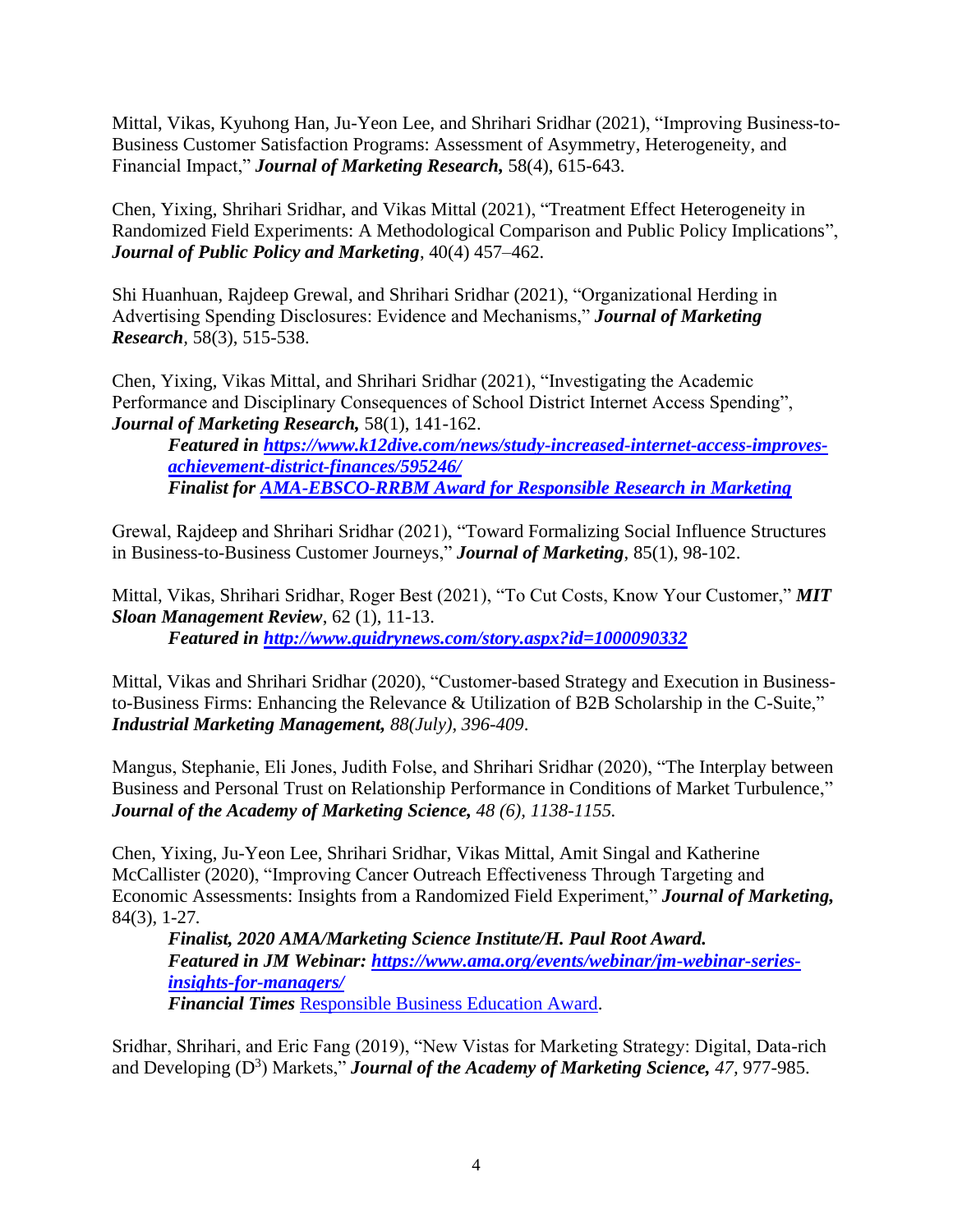Zou Chen, Shrihari Sridhar, Rafael Becerril, Yan Dong Aroola, and Tony Cui (2019), "Promotions as Competitive Reactions to a Recall Crisis and Their Consequences," forthcoming, *Journal of the Academy of Marketing Science*.

Kanuri, Vamsi, Shrihari Sridhar, and Yixing Chen (2018) "A Study Shows the Best Times of Day to Post to Social Media," *Harvard Business Review, September 12 2018.* <https://hbr.org/2018/09/a-study-shows-the-best-times-of-day-to-post-to-social-media>

Kanuri, Vamsi, Yixing Chen, and Shrihari Sridhar (2018), "Scheduling Content on Social Media: Model, Evidence and Application," *Journal of Marketing,* 82(6), 89-108.

*Finalist, 2018 Marketing Science Institute/H. Paul Root Award*. *Featured in* [https://www.baylor.edu/business/kellercenter/news.php?action=story&story=215313.](https://www.baylor.edu/business/kellercenter/news.php?action=story&story=215313)

Vikas Mittal, Ashwin Malshe and Shrihari Sridhar (2018), "The Unequal Effects of Partisanships on Brands", *Harvard Business Review* (print and online), [available at [https://hbr.org/2018/03/the-unequal-effects-of-partisanship-on-brands\]](https://hbr.org/2018/03/the-unequal-effects-of-partisanship-on-brands)

Pattabhiramaiah, Adithya, S. Sriram and Shrihari Sridhar (2017), "Rising Prices under Declining Preferences: The case of the U.S. Print Newspaper Industry," *Marketing Science,* 37(1), 97-122.

Sridhar, Shrihari, Prasad A. Naik and Ajay Kelkar (2017), "Understanding the Impact of Measurement Unreliability on Marketing Budget and Allocations," *International Journal of Research in Marketing*, 34(4), 761-779.

Gill, Manpreet, Shrihari Sridhar, Rajdeep Grewal (2017), "Return on Engagement Initiatives (RoEI): A Study of a Business-to-Business Mobile App," *Journal of Marketing*, 81(4), 45-66. *Finalist, 2017 Marketing Science Institute/H. Paul Root Award*.

Shi, Huanhuan, Shrihari Sridhar, Rajdeep Grewal and Gary Lilien (2017), "Salesperson Replacement Strategies in Business-to-Business Markets," *Journal of Marketing*, 81(2), 25-44. *Best Sales Track Paper, and Best Overall Paper, 2015 Summer AMA Conference*.

Lee, Ju-Yeon, Shrihari Sridhar and Robert Palmatier (2017), "The Effect of Firms' Structural Designs on Advertising and Personal Selling Returns," *International Journal of Research in Marketing*, 34(1), 173-193.

Lam, Son K., Stefan Sleep, Thorsten Hennig-Thurau, Shrihari Sridhar, and Alok Saboo (2017), "Leveraging Frontline Employees' Small Data and Firm-Level Big Data in Frontline Management: An Absorptive Capacity Perspective" *Journal of Service Research*, 20(1), 12-28.

Sridhar, Shrihari, Frank Germann, Charles Kang and Rajdeep Grewal (2016), "Relating Online, Regional, and National Advertising to Firm Value," *Journal of Marketing*, 80(4), 39-55. *MSI "Journal Selection", April 2017.*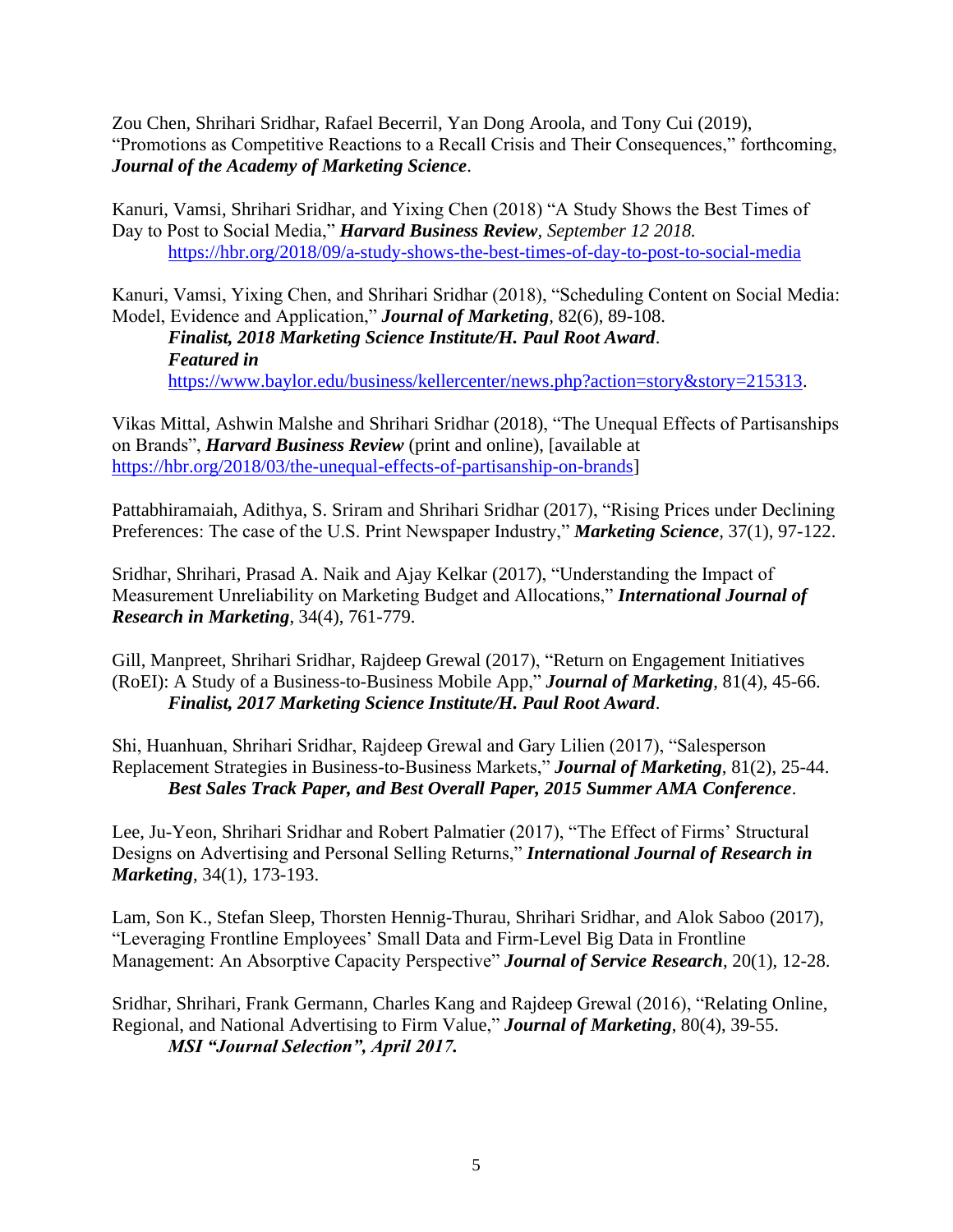Gopalakrishna, Srinath, Jason Garrett, Murali K. Mantrala and Shrihari Sridhar (2016), "Assessing Sales Contest Effectiveness: The Role of Salesperson and Sales District Characteristics," *Marketing Letters,* 27(3), 589-602.

Sridhar, Shrihari and S. Sriram (2015), "Is Online Newspaper Advertising Cannibalizing Print Advertising?" *Quantitative Marketing and Economics*, 13(4), 283-318.

Sridhar, Shrihari, Clay Voorhees and Srinath Gopalakrishna (2015), "Assessing the Drivers of Short and Long-term Outcomes at Business Trade Shows," *Customer Needs and Solutions*, 2(3), 222-229.

Grewal, Rajdeep, Gary L. Lilien, Sundar Bharadwaj, Pranav Jindal, Ujwal Kayande, Robert F. Lusch, Murali Mantrala, Robert W. Palmatier, Aric Rindfleisch, Lisa K. Scheer, Robert Spekman, and Shrihari Sridhar, (2015), "Business-to-Business Buying: Challenges and Opportunities," *Customer Needs and Solutions*, 2(3), 193-208.

Lee, Ju-Yeon, Shrihari Sridhar, and Robert W. Palmatier, (2015) "Customer-Centric Org Charts Aren't Right for Every Company," *Harvard Business Review*, (print and online), [available at [https://hbr.org/2015/06/customer-centric-org-charts-arent-right-for-every-company\]](https://hbr.org/2015/06/customer-centric-org-charts-arent-right-for-every-company).

*A version of this article appeared in the July–August 2015 issue of Harvard Business Review, "Customer Centricity: First, the Pain," 22. MSI "Journal Selection", November 2015*

Lee, Ju-Yeon, Shrihari Sridhar, Conor Henderson, and Robert Palmatier (2015), "Effect of Customer-Centric Structures on Long-Term Financial Performance," *Marketing Science*, 34(2), 250-268.

*Reprinted as MSI Report (and recognized as Top Ten MSI Report in 2012)*

Sridhar, Shrihari, Murali Mantrala and Prasad Naik (2014), "Efficiency Analysis of Marketing Organizations with Inter-connected Departments," *Customer Needs and Solutions*, 1(2), 154- 167.

Sridhar, Shrihari, Sriram Narayanan and Raji Srinivasan (2014), "Dynamic Relationships Among R&D, Advertising, Inventory and Firm Performance," *Journal of the Academy of Marketing Science,* 42(3), 277-290.

Srinivasan, Raji, Shrihari Sridhar, Sriram Narayanan and Debika Sihi (2013), "Effects of Opening and Closing Stores on Chain Retailer Performance," *Journal of Retailing*, 89(2), 126- 139*.*

*Runner Up, Davidson Award, Journal of Retailing. Featured in NPR Marketplace (January 19, 2015), Strategy+Business- Booz&co (June 2013), and Fox News (March 2013).*

Sridhar, Shrihari and Raji Srinivasan (2012), "Social Influence Effects in Online Product Ratings," *Journal of Marketing*, 76(5), 70-88*.*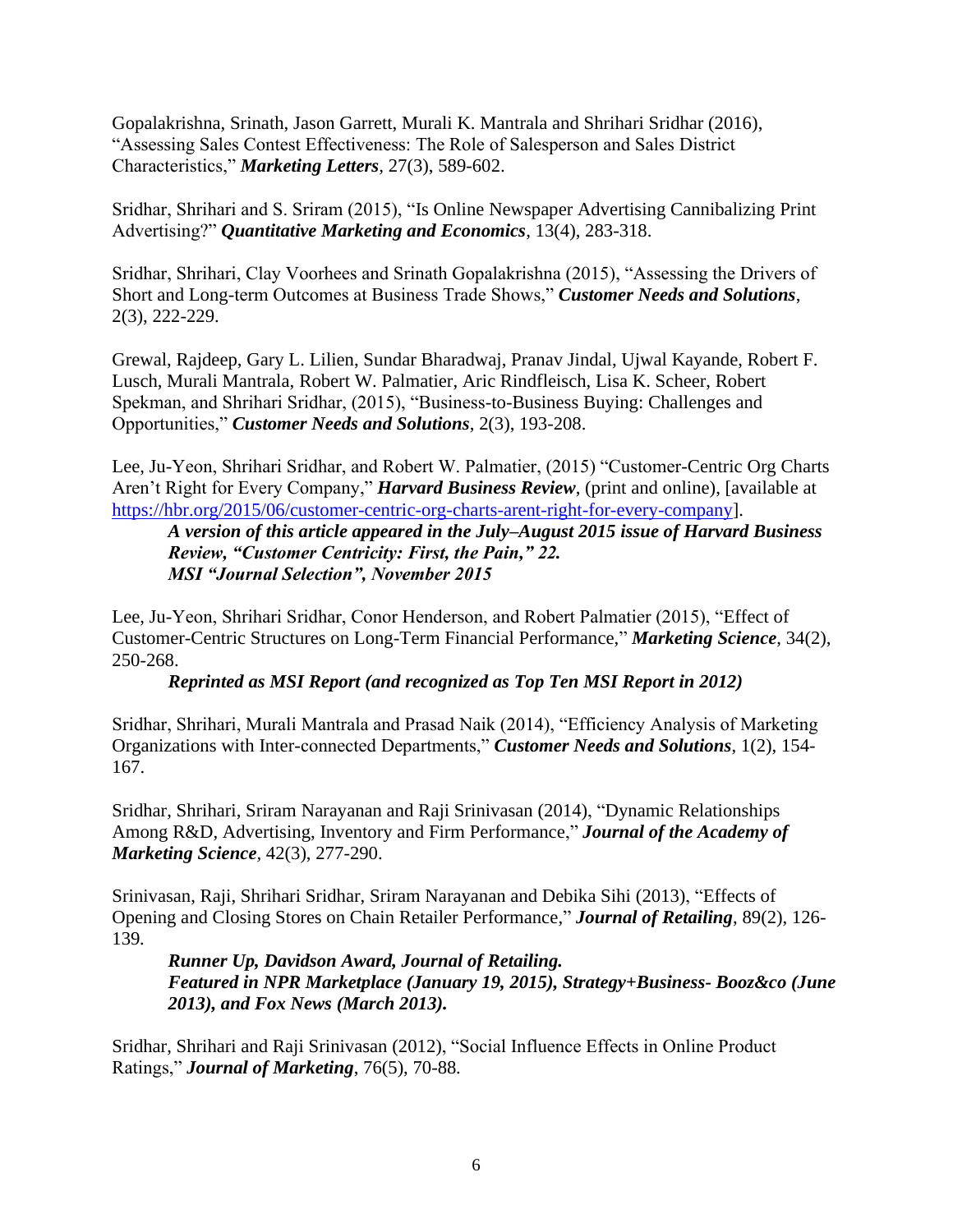Mantrala, Murali K., Shrihari Sridhar and Xiaodan Dong (2012), "Developing India-Centric B2B Sales Theory: An Inductive Approach Using Sales Job Ads," *Journal of Business and Industrial Marketing*, 27(3), 169-175.

Raman, Kalyan, Murali K. Mantrala, Shrihari Sridhar and Yihui Tang (2012), "Optimal Resource Allocation with Time-Varying Marketing Effectiveness, Margins and Costs," *Journal of Interactive Marketing,* 26(1), 43-52 (authors listed alphabetically)*. Best Paper Award, Journal of Interactive Marketing.*

Sridhar, Shrihari, Murali K. Mantrala, Prasad A. Naik and Esther Thorson (2011), "Dynamic Marketing Budgeting for Platform Firms: Theory, Evidence and Application," *Journal of Marketing Research***,** 48(6), 929-943. (Lead Article).

*Reprinted as MSI Report, recognized as "Top Five MSI Reports Downloaded" 2010.* 

Tang Yihui, Shrihari Sridhar, Esther Thorson and Murali K. Mantrala (2011), "The Bricks that Build the Clicks: Newsroom Investments and Newspaper Online Performance," *International Journal on Media Management*, 13(2), 107-128.

Srinivasan, Raji, Gary L. Lilien and Shrihari Sridhar (2011), "Should Firms Spend More On Research and Development And Advertising During Recessions?" *Journal of Marketing*, 75(3), 49-65.

## *Reprinted as ISBM Report (December 2010).*

Srinath Gopalakrishna, Catherine Roster and Shrihari Sridhar, (2010), "An Exploratory Study of Attendee Activities at a Business Trade Show," *Journal of Business and Industrial Marketing*, 25(4), 241-248.

Albers, Sönke, Murali K. Mantrala and Shrihari Sridhar (2010), "Personal Selling Elasticities: A Meta-Analysis," *Journal of Marketing Research,* 47(5), 840-853 (authors listed alphabetically).

*Reprinted as MSI Report (April 2008). Summary findings reprinted in Dominique M. Hanssens (2009), ed., Marketing Science Institute (MSI) Relevant Knowledge Series (09-600).* 

Murali K. Mantrala, Prasad A. Naik, Shrihari Sridhar and Esther Thorson (2007), "Uphill or Downhill? Locating The Firm on a Profit Function," *Journal of Marketing*, 71 (2), 26-44 (authors listed alphabetically).

*Featured in over 50 media outlets including Reuters (February 2007) and NPR Market Place (February 2007).*

Thorsten Hennig-Thurau, Mark B. Houston and Shrihari Sridhar, (2006), "Can Good Marketing Carry a Bad Product? Evidence from the Motion Picture Industry," *Marketing Letters*, 17(3), 205-219.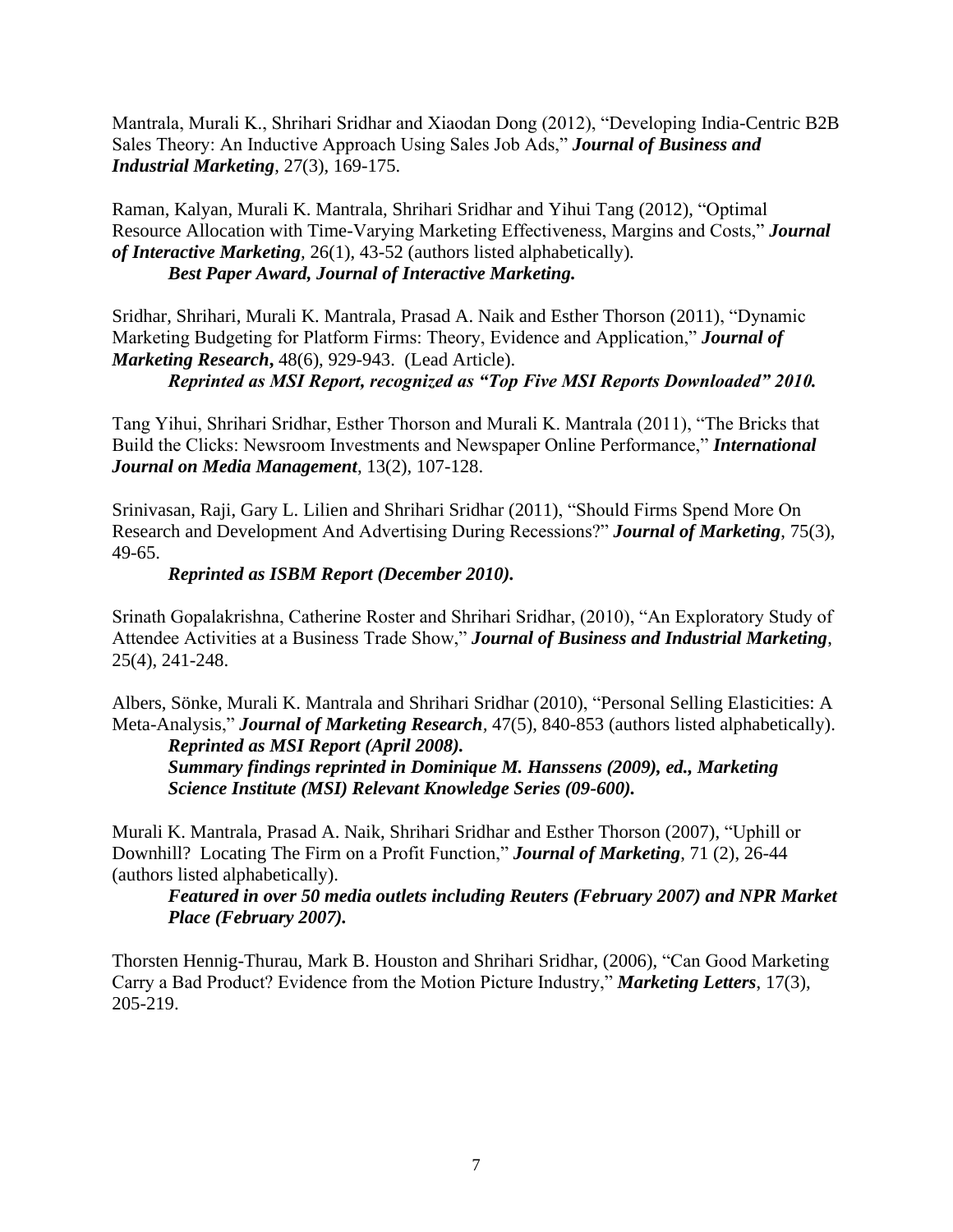## **BOOK CHAPTERS**

Shrihari Sridhar (2018), "Making Marketing Strategy Accountable: A Synthesis of the Foundational Works of Rajan Varadarajan" in *Legends in Marketing*. Sage Publications, Incorporated, 2018.

Shrihari Sridhar, Murali K. Mantrala and Sonke Albers (2014) "Pharmaceutical Detailing Elasticities: A Meta-Analysis," in *Innovation and Marketing in the Pharmaceutical Industry,*  Min Ding, Jehoshua Eliashberg, Stefan Stremersch, eds., *Springer Science+Business Media New York*.

# **RESEARCH REPORTS**

Sridhar, Shrihari, Clay Voorhees and Srinath Gopalakrishna (2014), "Assessing the Drivers of Short and Long-term Outcomes at Business Trade Shows" *Marketing Science Institute Report*,  $(14-114)$ .

Pattabhiramaiah, Adithya, S. Sriram and Shrihari Sridhar (2014), "Rising Prices under Declining Preferences: The case of the U.S. Print Newspaper Industry," *Marketing Science Institute Report,*  (14-105)*.*

Lee, Ju-Yeon, Shrihari Sridhar, Conor Henderson, and Robert Palmatier (2012), "Effect of Customer-Centric Structures on Firm Performance," *Marketing Science Institute Report,* (12- 111).

Sridhar, Shrihari, Murali K. Mantrala, Prasad A. Naik and Esther Thorson (2009), "Dynamic Marketing Investment Strategies for Platform Firms," *Marketing Science Institute Report*, (09- 121).

Sonke Albers, Murali K. Mantrala and Shrihari Sridhar (2009), "Personal Selling Impact," in Empirical Generalizations about Marketing Impact, Dominique M. Hanssens, ed., *Marketing Science Institute Relevant Knowledge Series* (09-600), (authors listed alphabetically).

Gopalakrishna, Srinath, Shrihari Sridhar, Gail Buffington and Gary L. Lilien (2009), "Trade show Effectiveness," in Empirical Generalizations about Marketing Impact, Dominique M. Hanssens, ed., *Marketing Science Institute Relevant Knowledge Series* (09-600), Cambridge, MA.

Sonke Albers, Murali K. Mantrala and Shrihari Sridhar (2008) "A Meta-analysis of Personal Selling Elasticities," *Marketing Science Institute Report,* (08-100), (authors listed alphabetically).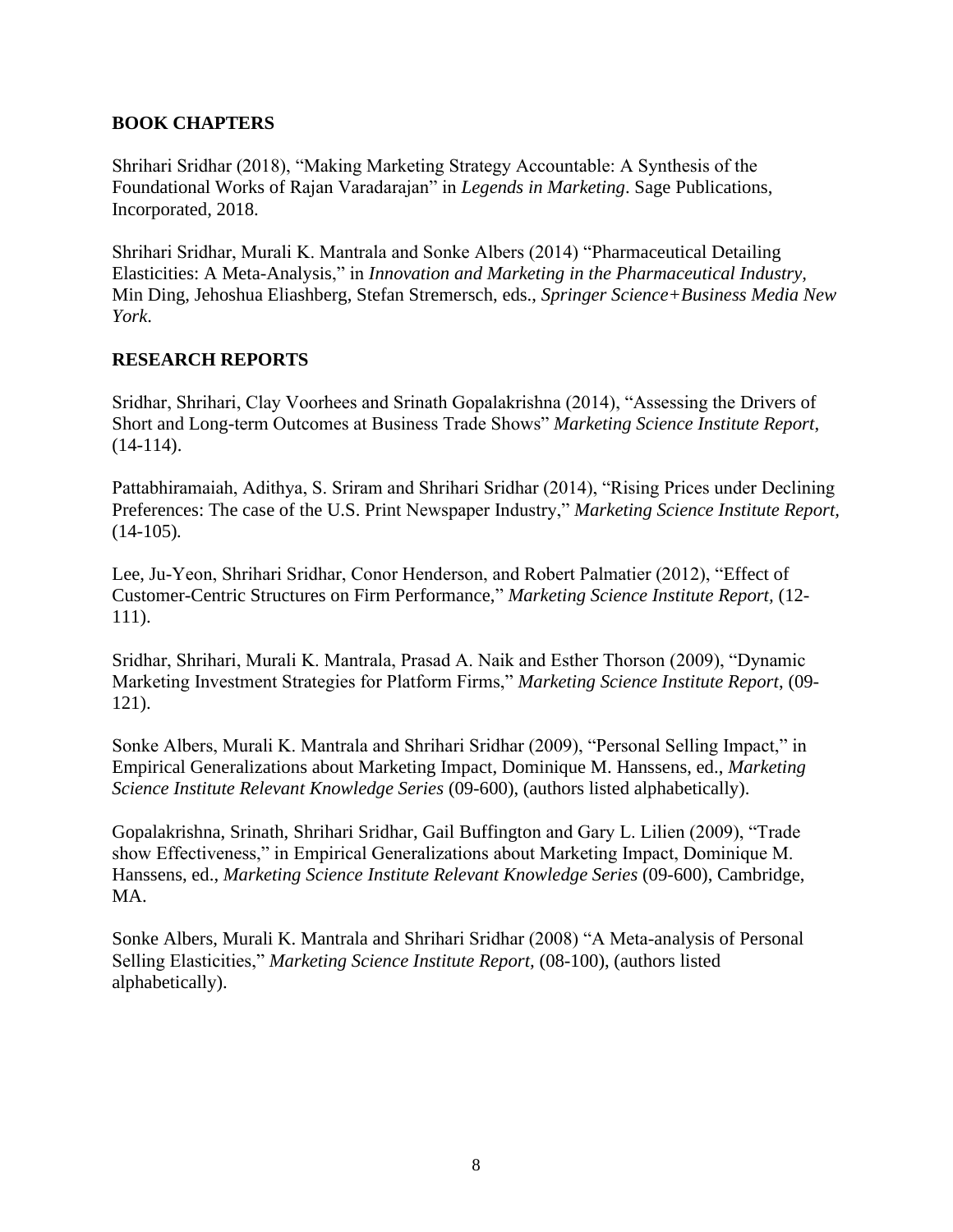### **BUSINESS CASES**

Sridhar, Shrihari and Vikas Mittal (2019), "VVS Machining Solutions, India: From Customer Success to Financial Success: Part B," CCUBESTM Case No. 23, Collaborative for Customer-Based Execution and Strategy (December 22, 2018).

Sridhar, Shrihari and Vikas Mittal (2019), "VVS Machining Solutions, India: From Customer Success to Financial Success: Part A," CCUBESTM Case No. 22, Collaborative for Customer-Based Execution and Strategy (December 22, 2018).

Mittal, Vikas and Shrihari Sridhar (2018), "Hollywood Regressed," CCUBES<sup>TM</sup> Case No. 21, Collaborative for Customer-Based Execution and Strategy (October 27, 2018).

Shrihari Sridhar (2018), "Pursuing the Right Prospects: Fixing Sales and Bidding at GQS Through Data Analytics," CCUBESTM Case No. 20, Collaborative for Customer-Based Execution and Strategy (September 22, 2018).

Mittal, Vikas and Shrihari Sridhar (2017), "Customer Focused Strategy for Service Organizations," CCUBES<sup>TM</sup> Case No. 9, Collaborative for Customer-Based Execution and Strategy (November 22, 2017).

Sridhar, Shrihari (2017), "Exterior Inc A," CCUBESTM Case No. 10, Collaborative for Customer-Based Execution and Strategy (December 7, 2017).

Sridhar, Shrihari (2017), "Exterior Inc B," CCUBESTM Case No. 11, Collaborative for Customer-Based Execution and Strategy (December 7, 2017).

Sridhar, Shrihari (2017), "Exterior Inc C," CCUBESTM Case No. 12, Collaborative for Customer-Based Execution and Strategy (December 7, 2017).

Sridhar, Shrihari (2017), "Managing Customer Heterogeneity at DentMax*,*" in *Marketing Strategy: Based on First Principles and Data Analytics*, eds. Robert Palmatier, and Shrihari Sridhar, Palgrave McMillan, 2017.

Sridhar, Shrihari (2017), "Preempting and Preventing Customer Churn at TKL*,*" in *Marketing Strategy: Based on First Principles and Data Analytics*, eds. Robert Palmatier, and Shrihari Sridhar, Palgrave McMillan, 2017.

Sridhar, Shrihari (2017), "Fighting Competitive Attack at Exteriors Inc*,"* in *Marketing Strategy: Based on First Principles and Data Analytics*, eds. Robert Palmatier, and Shrihari Sridhar, Palgrave McMillan, 2017.

Sridhar, Shrihari (2017), "Allocating Dollars Wisely at BRT Tribune," in *Marketing Strategy: Based on First Principles and Data Analytics*, eds. Robert Palmatier, and Shrihari Sridhar, Palgrave McMillan, 2017.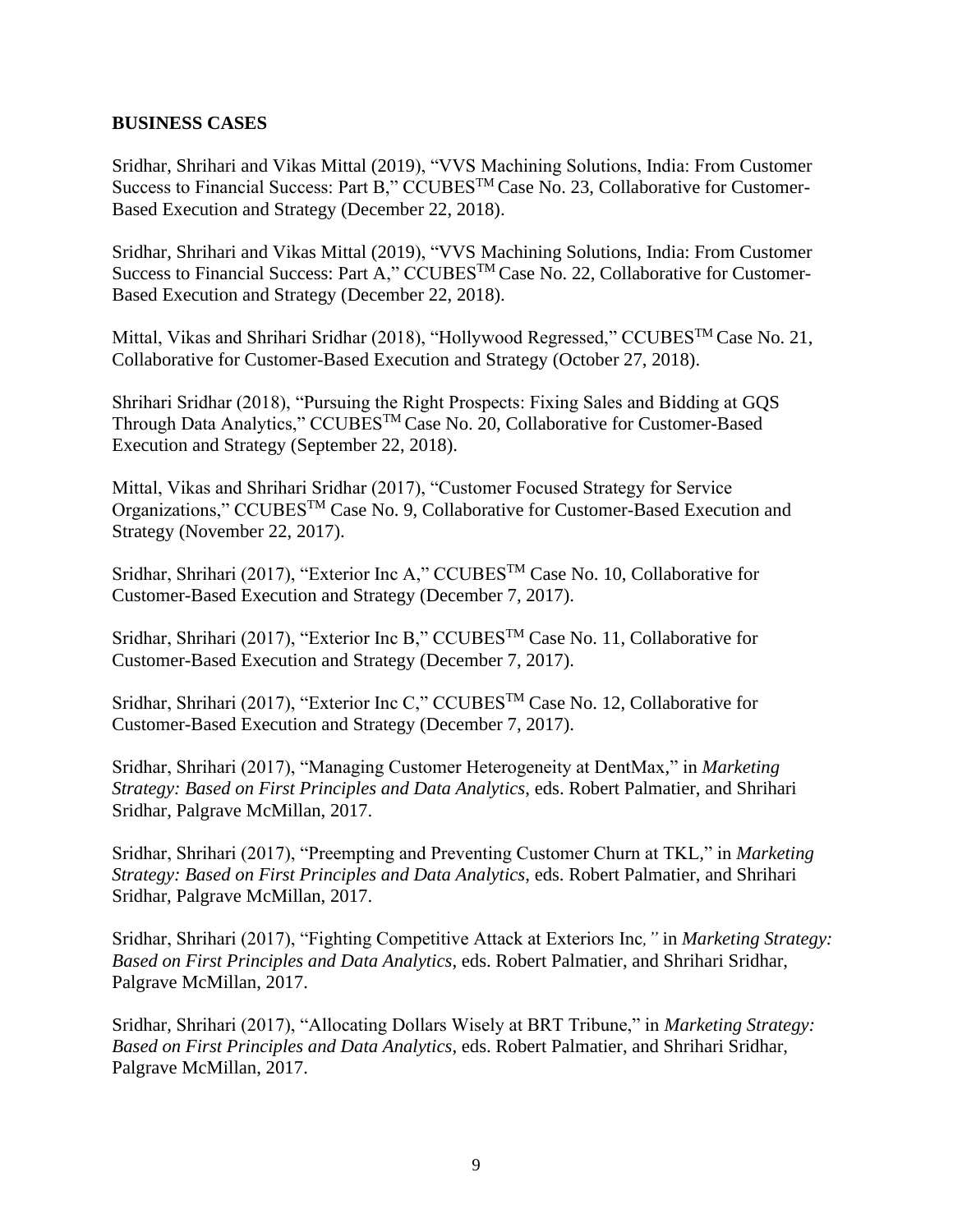Sundaresan, Gautam, Shrihari Sridhar and Conor Henderson (2017), "New Product Development With Conjoint Analysis at MobilMax Inc.*,*" in *Marketing Strategy: Based on First Principles and Data Analytics*, eds. Robert Palmatier, and Shrihari Sridhar, Palgrave McMillan, 2017.

Henderson, Conor, Shrihari Sridhar and Alejandro Lerza Durant (2017), "Acquiring New Customers in the Hospitality*,*" in *Marketing Strategy: Based on First Principles and Data Analytics*, eds. Robert Palmatier, and Shrihari Sridhar, Palgrave McMillan, 2017.

Henderson, Conor, Shrihari Sridhar and Alejandro Lerza Durant (2017), "Segmenting the Smartwatch Market*,*" in *Marketing Strategy: Based on First Principles and Data Analytics*, eds. Robert Palmatier, and Shrihari Sridhar, Palgrave McMillan, 2017.

## **RESEARCH BRIEFS**

Mittal, Vikas and Shrihari Sridhar (2017), "Busting the Value Trap," Research brief, CCUBES<sup>TM</sup> Brief Series 2017.001.

Mittal, Vikas and Shrihari Sridhar (2017), "Collaborative for Customer-based Execution and Strategy," Research brief, CCUBES<sup>TM</sup> Brief Series 2017.002.

Mittal, Vikas and Shrihari Sridhar (2017), "Expanding Margins," Research brief, CCUBESTM Brief Series 2017.003.

Mittal, Vikas and Shrihari Sridhar (2017), "The EBITDA Conundrum," Research brief, CCUBESTM Brief Series 2017.004.

Mittal, Vikas and Shrihari Sridhar (2017), "Multiplier Customers," Research brief, CCUBES<sup>™</sup> Brief Series 2017.005.

Mittal, Vikas and Shrihari Sridhar (2017), "Power-Up PPI," Research brief, CCUBESTM Brief Series 2017.006.

Mittal, Vikas and Shrihari Sridhar (2017), "Data Suggests Customer Satisfaction the Only Road Back for Staples," Research brief, CCUBES<sup>TM</sup> Brief Series 2017.007.

Mittal, Vikas and Shrihari Sridhar (2017), "What Would Happen if Houston-based Companies got Yahoo-ed?" Research brief, CCUBES<sup>TM</sup> Brief Series 2017.008.

Mittal, Vikas and Shrihari Sridhar (2017), "On Overall Customer Satisfaction, Microsoft Beats Google," Research brief, CCUBESTM Brief Series 2017.009.

Mittal, Vikas and Shrihari Sridhar (2017), "IBM Versus Apple: Why Buffet's Instincts are Spot On," research brief, CCUBESTM Brief Series 2017.011.

Mittal, Vikas and Shrihari Sridhar (2017), "WannaCry: Microsoft Gives Customers Reasons to Smile," research brief, CCUBES<sup>™</sup> Brief Series 2017.012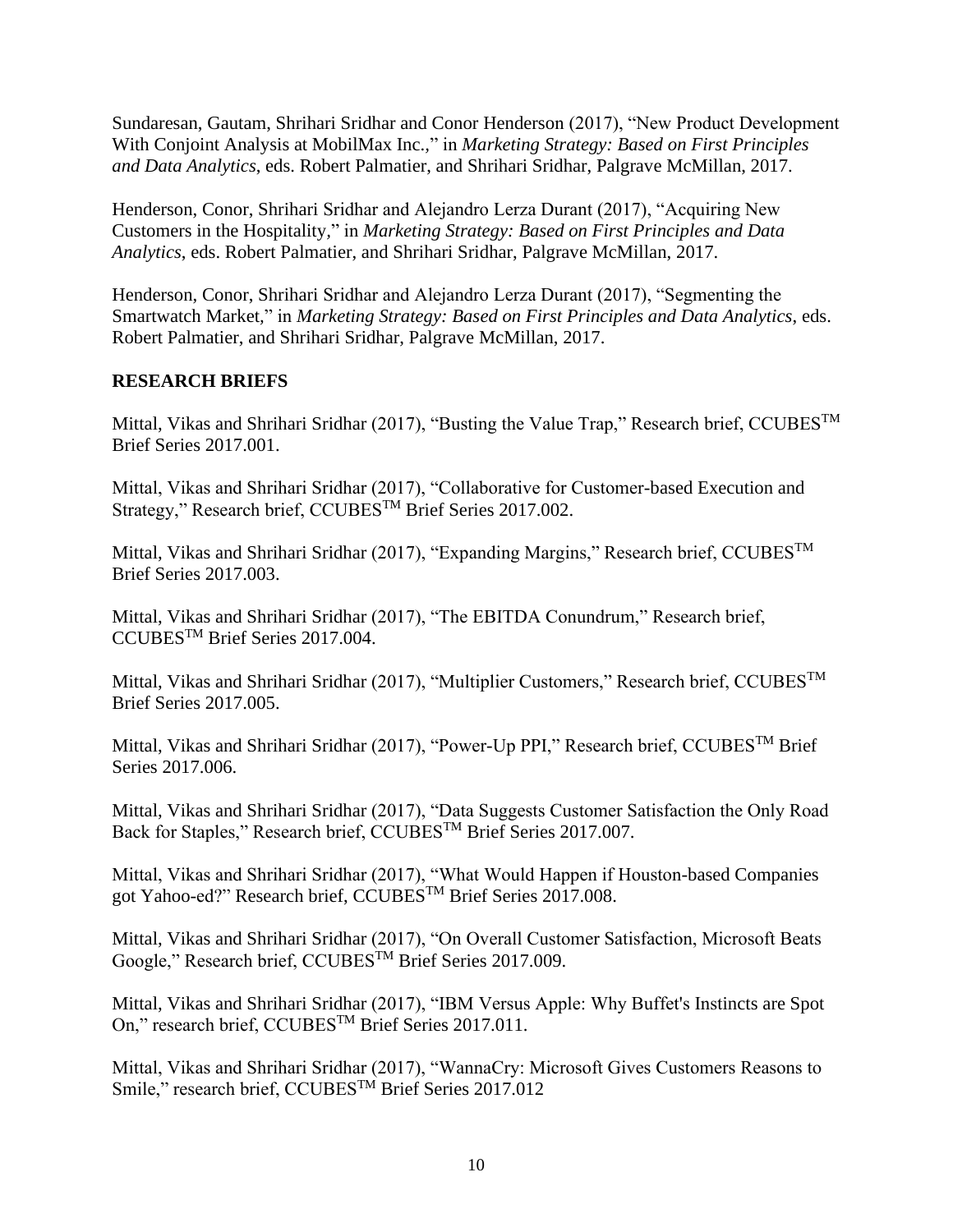Mittal, Vikas and Shrihari Sridhar (2017), "What is CUBES? The Collaborative for Customer-Based Execution and Strategy," Research brief, CCUBESTM Brief Series 2017.013

# **COMMENTARIES AND OPINIONS**

Mittal, Vikas and Shrihari Sridhar (2021), ["Don't Be A Firefighter—Be A Strategy Leader,](https://chiefexecutive.net/dont-be-a-firefighter-be-a-strategy-leader/)" *Chief Executive* (April).

Sridhar, Shrihari and Roger Best (2021), "Customer Satisfaction: An Organizing Framework for [Strategy,](https://www.ama.org/customer-satisfaction-an-organizing-framework-for-strategy/)" *Impact at JMR*, (March).

Mittal, Vikas and Shrihari Sridhar (2020), "Houston companies will win the COVID-19 battle: Here's why," *Houston Chronicle*, April 10.

[https://www.houstonchronicle.com/business/texas-inc/article/Houston-companies-will](https://www.houstonchronicle.com/business/texas-inc/article/Houston-companies-will-win-the-COVID-19-battle-15185500.php)[win-the-COVID-19-battle-15185500.php](https://www.houstonchronicle.com/business/texas-inc/article/Houston-companies-will-win-the-COVID-19-battle-15185500.php)

Mittal, Vikas and Shrihari Sridhar (2020), "Oil and gas companies are dead last in trust update," *Houston Chronicle*, February 24.

[https://www.chron.com/business/energy/article/Opinion-Oil-and-gas-companies-are](https://www.chron.com/business/energy/article/Opinion-Oil-and-gas-companies-are-dead-last-in-15080077.php)[dead-last-in-15080077.php](https://www.chron.com/business/energy/article/Opinion-Oil-and-gas-companies-are-dead-last-in-15080077.php)

Mittal, Vikas, and Shrihari Sridhar (2020), "Why Boeing will Soar Again," *Aviation Week*, February 2020.

[https://aviationweek.com/air-transport/opinion-why-boeing-will-soar-again](https://urldefense.proofpoint.com/v2/url?u=https-3A__aviationweek.com_air-2Dtransport_opinion-2Dwhy-2Dboeing-2Dwill-2Dsoar-2Dagain&d=DwMFAg&c=u6LDEWzohnDQ01ySGnxMzg&r=bBwIGYy5P4UHQqQ-NW1PTBaGJ7SofD8CnPAsXSfivcQ&m=KPQnHDLrNeSLJn7Id_elm8ejMANbGmQnZm7YEE3Lz7U&s=hOENCbYeyEbRy94jx2SIaCbaV8nC2c5JXbXa-_6jpXM&e=)

Mittal, Vikas, and Shrihari Sridhar (2019), "Bust the engineering trap: A better way for oil field service companies to retool their strategies," *World Oil*, December 2019.

Mittal, Vikas, and Shrihari Sridhar (2019), "Cost-cutting won't save the oil and gas industry. Customer focus will," *Houston Chronicle*, October 22. [https://www.chron.com/business/energy/article/Comment-Cost-cutting-won-t-save-the-oil-and-](https://www.chron.com/business/energy/article/Comment-Cost-cutting-won-t-save-the-oil-and-14552662.php)[14552662.php](https://www.chron.com/business/energy/article/Comment-Cost-cutting-won-t-save-the-oil-and-14552662.php)

Mittal, Vikas, and Shrihari Sridhar (2019) "Here's why oil and gas company mergers usually fail", *Houston Business Journal*, October 18.

[https://www.bizjournals.com/houston/news/2019/10/18/op-edheres-why-oil-and-gas-company](https://www.bizjournals.com/houston/news/2019/10/18/op-edheres-why-oil-and-gas-company-mergers-usually.html?fbclid=IwAR1mp4_BKw5nA1M0TCUIuLx9Osn0a-x7twDf81w9RAwQwpZ7L6Xl6NHYcHs)[mergers-usually.html?fbclid=IwAR1mp4\\_BKw5nA1M0TCUIuLx9Osn0a](https://www.bizjournals.com/houston/news/2019/10/18/op-edheres-why-oil-and-gas-company-mergers-usually.html?fbclid=IwAR1mp4_BKw5nA1M0TCUIuLx9Osn0a-x7twDf81w9RAwQwpZ7L6Xl6NHYcHs)[x7twDf81w9RAwQwpZ7L6Xl6NHYcHs](https://www.bizjournals.com/houston/news/2019/10/18/op-edheres-why-oil-and-gas-company-mergers-usually.html?fbclid=IwAR1mp4_BKw5nA1M0TCUIuLx9Osn0a-x7twDf81w9RAwQwpZ7L6Xl6NHYcHs)

Mittal, Vikas, and Shrihari Sridhar (2019) "Energy companies are losing the trust battle: Here's how to win it" *Houston Chronicle*, February 19. [https://www.houstonchronicle.com/business/texas-inc/article/Energy-companies-are-losing-the](https://www.houstonchronicle.com/business/texas-inc/article/Energy-companies-are-losing-the-trust-battle-13625130.php)[trust-battle-13625130.php](https://www.houstonchronicle.com/business/texas-inc/article/Energy-companies-are-losing-the-trust-battle-13625130.php)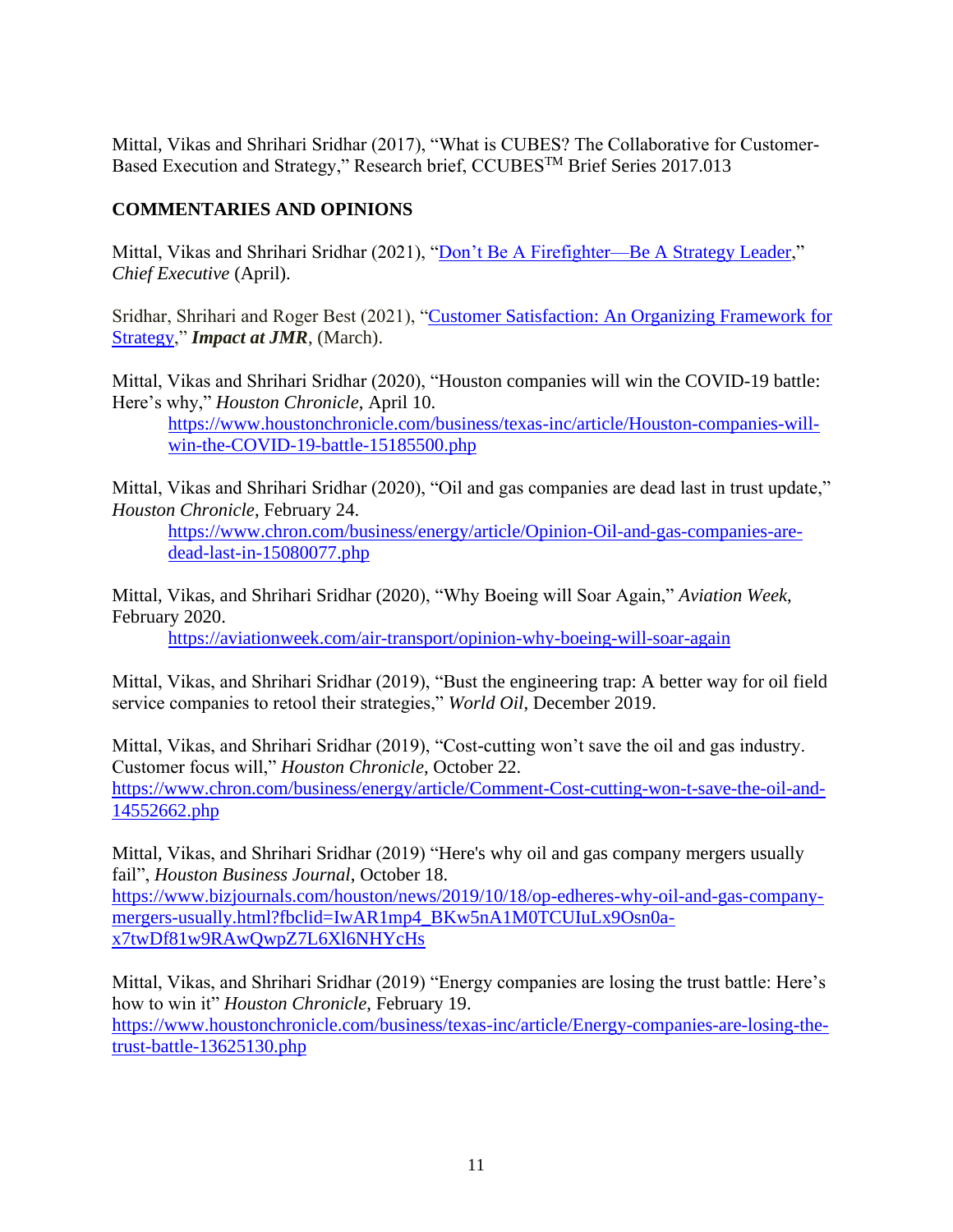Mittal, Vikas, Shrihari Sridhar, Ashwin Malshe, and Kyuhong Han (2018) "Why Houston Energy Companies should Focus on Customer Satisfaction over Tech", *Houston Business Journal*, April 27. [https://www.bizjournals.com/houston/news/2018/04/27/why-houston-energy](https://www.bizjournals.com/houston/news/2018/04/27/why-houston-energy-companies-should-focus-on.html)[companies-should-focus-on.html](https://www.bizjournals.com/houston/news/2018/04/27/why-houston-energy-companies-should-focus-on.html)

Mittal, Vikas, and Shrihari Sridhar (2018) "The Urgent Matter of School Safety" *Houston Chronicle*, February 18. [https://www.houstonchronicle.com/opinion/outlook/article/Mittal-](https://www.houstonchronicle.com/opinion/outlook/article/Mittal-Sridhar-The-urgent-matter-of-school-12620963.php)[Sridhar-The-urgent-matter-of-school-12620963.php](https://www.houstonchronicle.com/opinion/outlook/article/Mittal-Sridhar-The-urgent-matter-of-school-12620963.php)

Mittal, Vikas, and Shrihari Sridhar (2016) "What will happen if Houston-based companies got Yahoo-ed?" *Houston Chronicle*, December 23. (appeared in print and online edition) [http://www.houstonchronicle.com/business/article/What-Would-Happen-if-Houston-Based-](http://www.houstonchronicle.com/business/article/What-Would-Happen-if-Houston-Based-Companies-Got10815690.php)[Companies-Got10815690.php](http://www.houstonchronicle.com/business/article/What-Would-Happen-if-Houston-Based-Companies-Got10815690.php) **RESEARCH GRANTS** 

\$75,000, Presidential Impact Fellowship, Texas A&M University, 2018-2021.

\$15,000, Mays Grand Challenge Research Grant, Mays Business School, Texas A&M University, 2018.

\$15,000, Mays Grand Challenge Research Grant, Mays Business School, Texas A&M University, 2017.

\$16,932, Smeal Summer Support Program Grant, Smeal College of Business, Pennsylvania State University, 2014.

\$1,800, Smeal Small Research Grant Award, with Rajdeep Grewal, Charles Kang and Frank Germann, "Uncovering Dynamics in Advertising Strategy Types: A Hidden Markov Model," Smeal College of Business, Pennsylvania State University, 2012.

\$2,500, MSU-CIBER, with Sriram Narayanan and Sridhar Balasubramanian, "Study of Innovation in the Global Software Service Industry," Michigan State University, 2010.

\$9,500, Marketing Science Institute Grant (RA-4-1597), with Clay Voorhees and Srinath Gopalakrishna, "An Examination of the Effectiveness of Promotional and Salesforce Interventions on Lead Conversion in Exhibit Marketing," 2010.

\$6500, Marketing Science Institute (RA-1433) with Murali K. Mantrala and Sonke Albers, "A Meta-analysis of Sales Force Response Elasticities," 2008.

\$5000, Juran Doctoral Research Grant, University of Minnesota, 2007.

\$3000, University of Missouri Research Grant, "Normative Rules for Resource Allocation in Dual Revenue Markets: Theory and Application," 2005.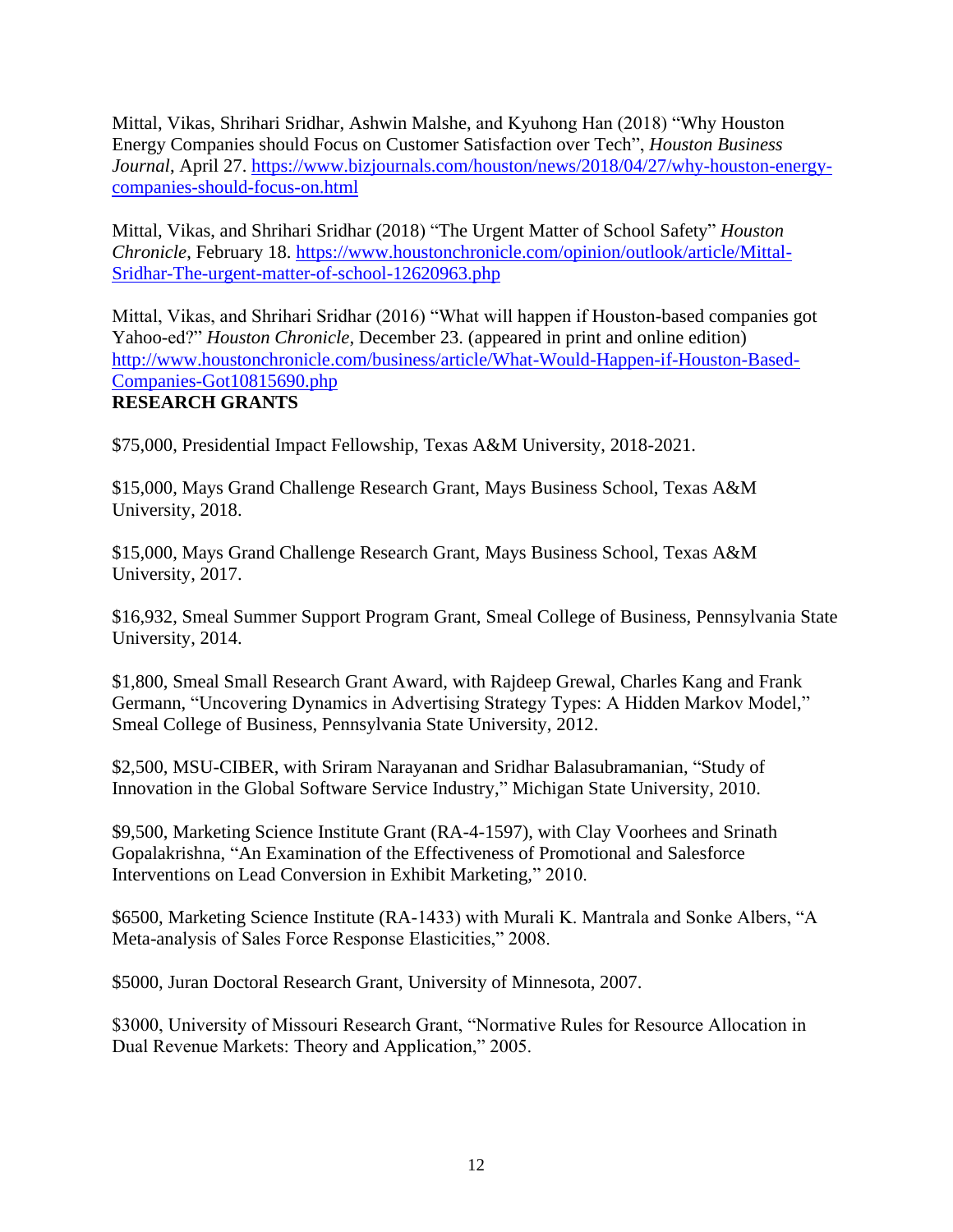## **INVITED PRESENTATIONS AT UNIVERSITIES, CONFERENCES, CONSORTIA, RESEARCH CAMPS AND WORKSHOPS**

North Carolina State University, Spring 2022.

University of Denver, Spring 2022.

Texas Christian University, Fall 2021.

AMA Sheth Foundation Doctoral Consortium Faculty, 2021, "*Doing Impactful Research*".

Florida State University, Spring 2021.

University of Missouri, Spring 2021.

Arizona State University, Spring 2021.

University of Washington, Spring 2021.

Invited Panelist, Winter AMA 2020 Conference, "*Radically Innovative Research with Relevance* 

*for CRM,*" February 2020.

University of Texas Arlington, October 2019.

University of Houston, April 2019.

University of South Carolina, April 2019.

ISBM Student Camp Presentation, 2018, 2014 & 2012, "*Early Career Strategy*".

Invited Speaker, ISBM Meeting "*Customer Engagement as a Differential*", August 2018

London Business School, July 2018.

Invited Speaker, Houston Strategy Forum, May 2018

Keynote Speaker, Thought Leaders in Marketing Strategy, UIBE, Beijing, June 2017.

University of Washington, February 2017.

Temple University, March 2016.

Texas A&M University, September 2015.

Theory and Practice of Marketing Conference, June 2015.

University of North Carolina, April 2015.

Organizational Frontlines Research Symposium, April 2015.

University of Pittsburgh, November 2014.

Summer AMA, 2013, "*Starting Your Career Strong: Advice from MSI Young Scholars*".

Iowa State University, 2013.

Marketing Science Institute *Young Scholar Conference*, 2013.

Marketing Science Emerging Markets Conference, 2012, University of Pennsylvania.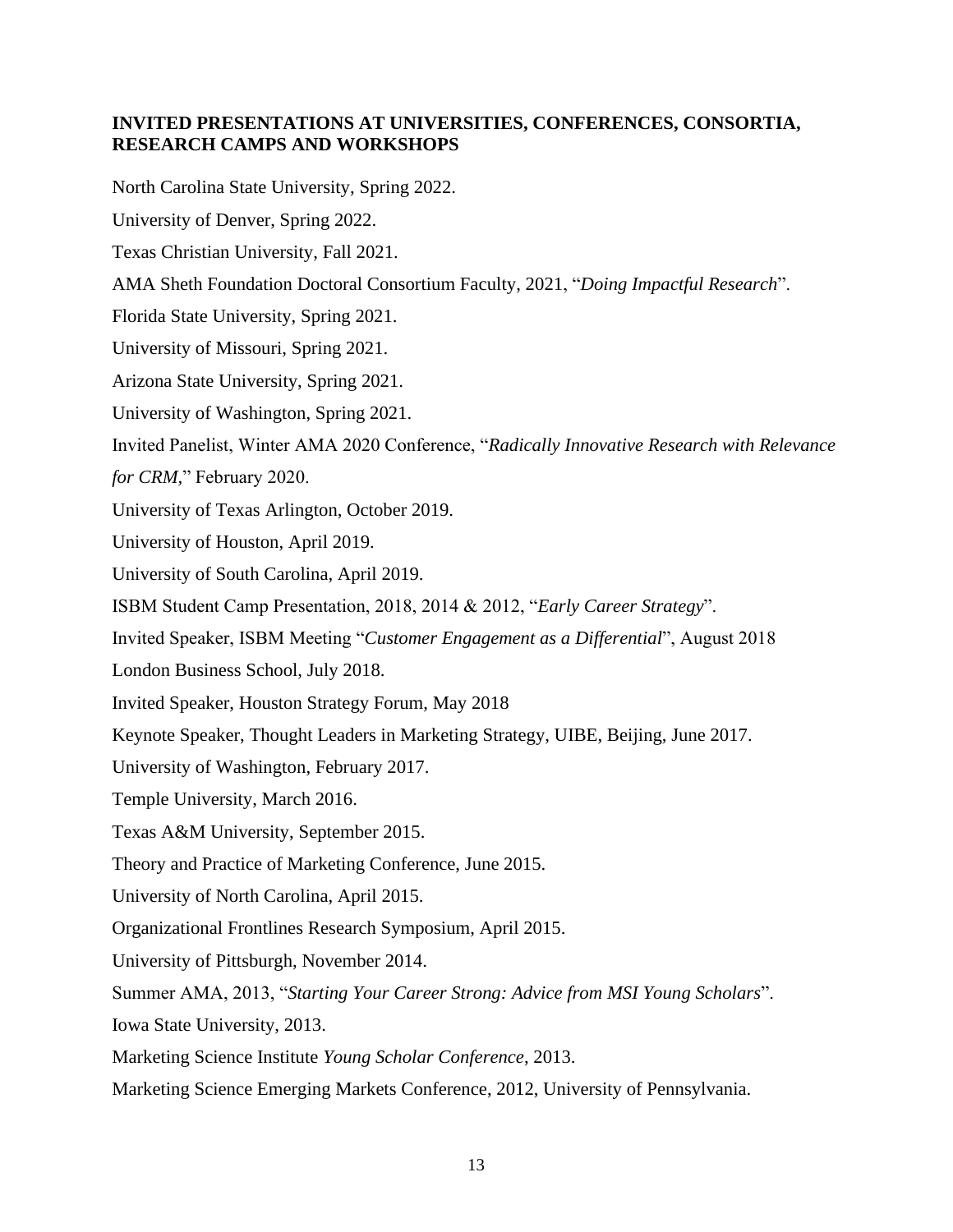AMA Sheth Foundation Doctoral Consortium Faculty, 2012, "*Managing the Early Years*". AMA Sheth Foundation Doctoral Consortium Faculty, 2012, "*The Research Process*" University of Missouri, 2011. University of Michigan, 2010. Pennsylvania State University, 2010. Relationship Marketing Special Session, AMA Summer Conference 2010. AMA Sheth Foundation Doctoral Consortium Faculty, 2010, "*Managing the Early Years*". Case Western Reserve University, 2010. University of Washington, 2010. Northwestern University, 2010. Marketing Science Institute Conference on Academic-Practitioner Collaboration, 2010. University of California- Davis, 2008. University of Houston, 2008. University of Iowa, 2008. Case Western Reserve University, 2008. Northwestern University, 2008. Indian School of Business, 2008. University of Maryland, 2008. Michigan State University, 2008. University of Georgia, 2008.

## **TEACHING PROGRAM**

| <b>COURSES TAUGHT</b>       | <b>EMBA</b> | <b>PMBA</b> | <b>FTMBA</b> | M.S. | <b>B.S.</b> | PhD. |
|-----------------------------|-------------|-------------|--------------|------|-------------|------|
| <b>Marketing Management</b> |             |             |              |      |             |      |
| <b>Marketing Analytics</b>  |             |             |              |      |             |      |
| Pricing                     |             |             |              |      |             |      |
| <b>Retailing</b>            |             |             |              |      |             |      |
| <b>Marketing Strategy</b>   |             |             |              |      |             |      |
| <b>Marketing Models</b>     |             |             |              |      |             |      |

## **INSTRUCTOR EVALUATIONS: TEXAS A&M UNIVERSITY**

| <b>Term</b> | Course                                       | Rating |
|-------------|----------------------------------------------|--------|
| Fall 2021   | Marketing Management (MBA Core) <sup>*</sup> | 4.9/5  |
| Fall 2021   | Marketing Management (MBA Core) <sup>*</sup> | 4.8/5  |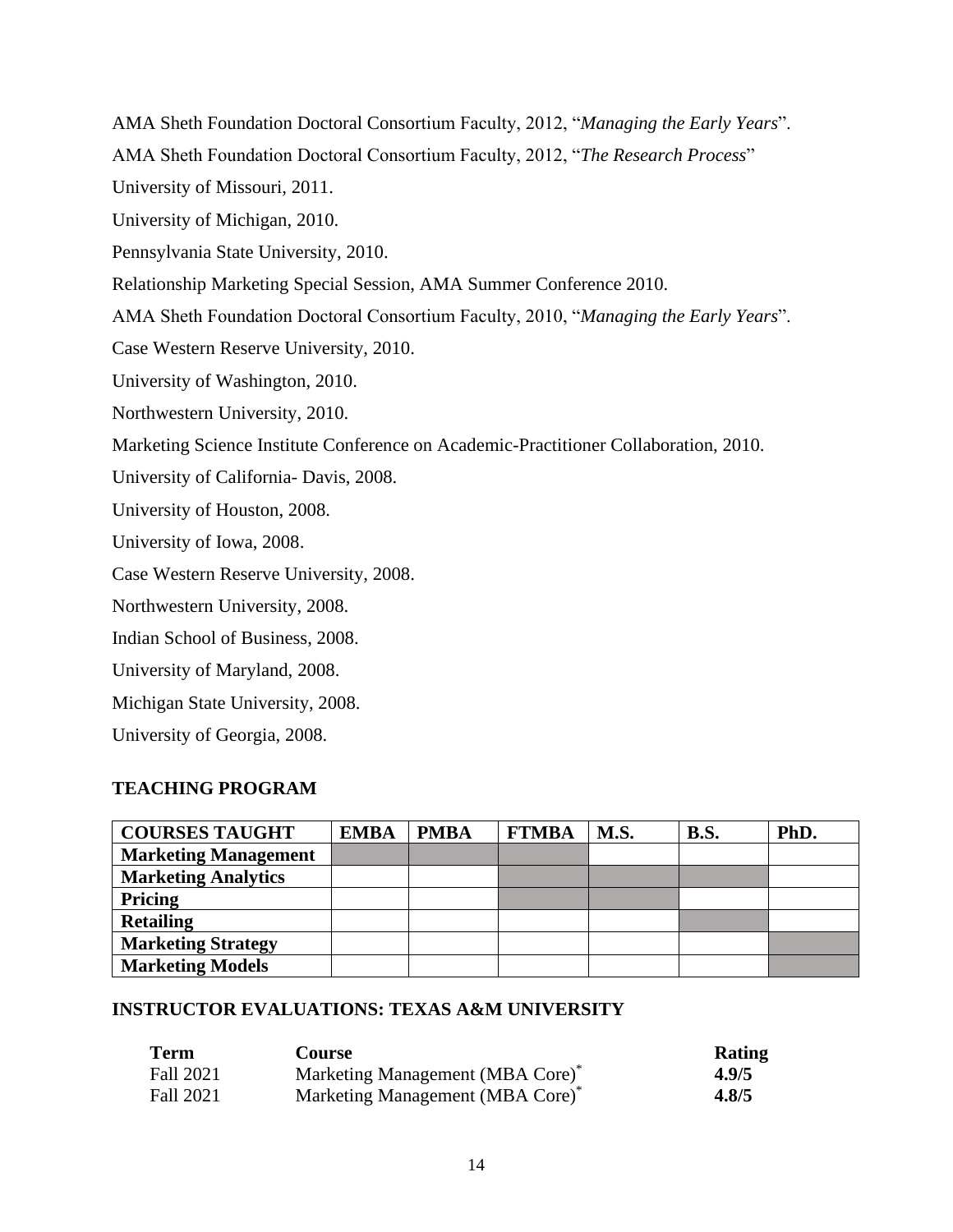| <b>Term</b>      | Course                               | <b>Rating</b> |
|------------------|--------------------------------------|---------------|
| Spring 2021      | Marketing Engineering (MS-Analytics) | 5/5           |
| Spring 2020      | Marketing Management (PMBA Core)     | 4.7/5         |
| <b>Fall 2020</b> | Marketing Management (MBA Core)*     | 4.8/5         |
| <b>Fall 2020</b> | Marketing Management (MBA Core)*     | 4.7/5         |
| Spring 2020      | Marketing Engineering (MS-Analytics) | 4.95/5        |
| Spring 2020      | Marketing Management (PMBA Core)     | 4.7/5         |
| Spring 2020      | Marketing Strategy (PhD Seminar)     | 5/5           |
| <b>Fall 2019</b> | Marketing Management (MBA Core)      | 4.7/5         |
| <b>Fall 2019</b> | Marketing Management (MBA Core)      | 4.7/5         |
| Spring 2019      | Marketing Engineering (MS-Analytics) | 4.8/5         |
| <b>Fall 2018</b> | Marketing Analytics (MBA)            | 4.95/5        |
| Fall 2018        | Marketing Management (MBA Core)      | 4.9/5         |
| Fall 2018        | Marketing Management (MBA Core)      | 4.8/5         |
| Spring 2018      | Marketing Engineering (MS-Analytics) | 4.9/5         |
| Fall 2017        | Marketing Analytics (MBA)            | 5/5           |
| Fall 2017        | Marketing Analytics (MS)             | 4.9/5         |
| Fall 2017        | Marketing Analytics Consulting (MS)  | 5/5           |
| Spring 2017      | Marketing Engineering (MS-Analytics) | 4.9/5         |
| Fall 2016        | Marketing Analytics (MS)             | 4.97/5        |
| Fall 2016        | Marketing Analytics (BBA)            | 5/5           |
| <b>Fall 2016</b> | Marketing Analytics (BBA)            | 4.97/5        |

*\* Overall evaluation question changed to "The instructor fostered an effective learning environment", scale remains the same.*

# **INSTRUCTOR EVALUATIONS: PENNSYLVANIA STATE UNIVERSITY**

| Term        | <b>Course</b>                                             | Rating |
|-------------|-----------------------------------------------------------|--------|
| Spring 2016 | Marketing Management (PhD)                                | 7/7    |
| Fall 2015   | Marketing Management (Executive MBA)                      | 6.7/7  |
| Fall 2015   | Marketing Management (MBA Core)                           | 6.8/7  |
| Fall 2015   | Marketing Management (MBA Core)                           | 6.5/7  |
| Spring 2015 | Marketing Strategy (Undergraduate)                        | 7/7    |
| Spring 2015 | Marketing Strategy (Undergraduate)                        | 7/7    |
| Spring 2015 | Marketing Strategy (Undergraduate)                        | 7/7    |
| Spring 2014 | Marketing Strategy (Undergraduate)                        | 7/7    |
| Spring 2014 | Marketing Strategy (Undergraduate)                        | 6.77/7 |
| Spring 2013 | Marketing Strategy (Undergraduate)                        | 6.93/7 |
| Spring 2013 | Marketing Strategy (Undergraduate)                        | 6.90/7 |
| Spring 2012 | Marketing Strategy (Undergraduate)                        | 6.95/7 |
| Spring 2012 | Marketing Strategy (Undergraduate)                        | 6.95/7 |
| Spring 2014 | Scientific Marketing Analysis and Implementation<br>(MBA) | 6.48/7 |
| Spring 2013 | Scientific Marketing Analysis and Implementation<br>(MBA) | 6.37/7 |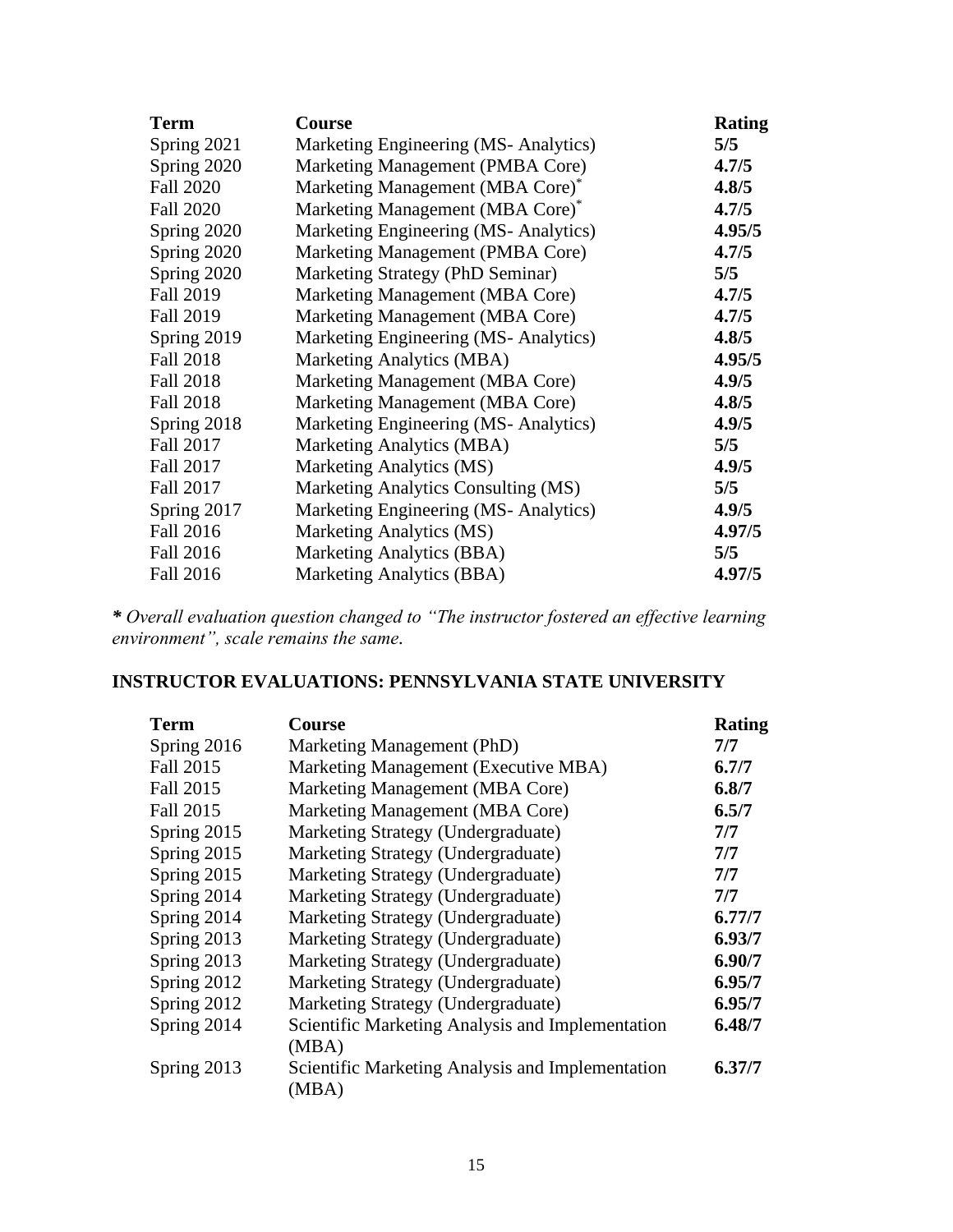| <b>Term</b> | Course                                           | <b>Rating</b> |
|-------------|--------------------------------------------------|---------------|
| Spring 2012 | Scientific Marketing Analysis and Implementation | 6.63/7        |
|             | (MBA)                                            |               |

#### **INSTRUCTOR EVALUATIONS: MICHIGAN STATE UNIVERSITY**

| <b>Term</b>   | <b>Course</b>                      | <b>Rating</b><br>$(1$ is best) |
|---------------|------------------------------------|--------------------------------|
| Spring 2010   | Marketing Strategy (Undergraduate) | 1.10/5                         |
| Spring 2010   | Marketing Strategy (Undergraduate) | 1.30/5                         |
| Spring $2011$ | Pricing (MBA)                      | 1.50/5                         |
| Spring 2011   | Marketing Models (PhD)             | 1.10/5                         |

### **DISSERTATION CHAIR**

Narendra Bosukonda (Ph.D. Marketing) Texas A&M University; ongoing.

Muzeeb Shaikh (Ph.D. Marketing) Texas A&M University; ongoing.

Bita Hajihashemi (Ph.D. Marketing) University of Washington, Co-chair with Robert Palmatier; ongoing.

Yixing Chen (Ph.D. Marketing) Texas A&M University, Co-chair with Vikas Mittal; Placement – University of Notre Dame.

Manpreet Gill (Ph.D. Marketing) Pennsylvania State University 2017; Co-chair with Rajdeep Grewal; Placement – University of South Carolina.

Huanhuan Shi (Ph.D. Marketing) Pennsylvania State University 2016; Co-chair with Rajdeep Grewal; Placement – University of Nebraska.

### **DISSERTATION COMMITTEE**

Taehoon Im (Ph.D. Marketing) Rice University, ongoing.

Khimendra Singh (Ph.D. Marketing) University of North Carolina- Chapel Hill 2021, Placement- Indiana University (Visiting Assistant Professor).

Kyuhong Han (Ph.D. Marketing) Rice University 2019; Placement- University of North Carolina- Chapel Hill.

Guneet Nagpal (Ph.D. Marketing) University of North Carolina- Chapel Hill 2019; Placement – University of Western Ontario

Christian Hughes (Ph.D. Marketing) University of Pittsburgh 2019; Placement – University of Notre Dame.

Xian Li (Ph.D. Economics) Pennsylvania State University 2017; Placement – Industry.

Kihyun Hannah Kim (PhD Marketing), Georgia State University 2016; Placement – Rutgers.

Aditya Gupta (Ph.D. Marketing) Pennsylvania State University 2015; Placement – Iowa State University.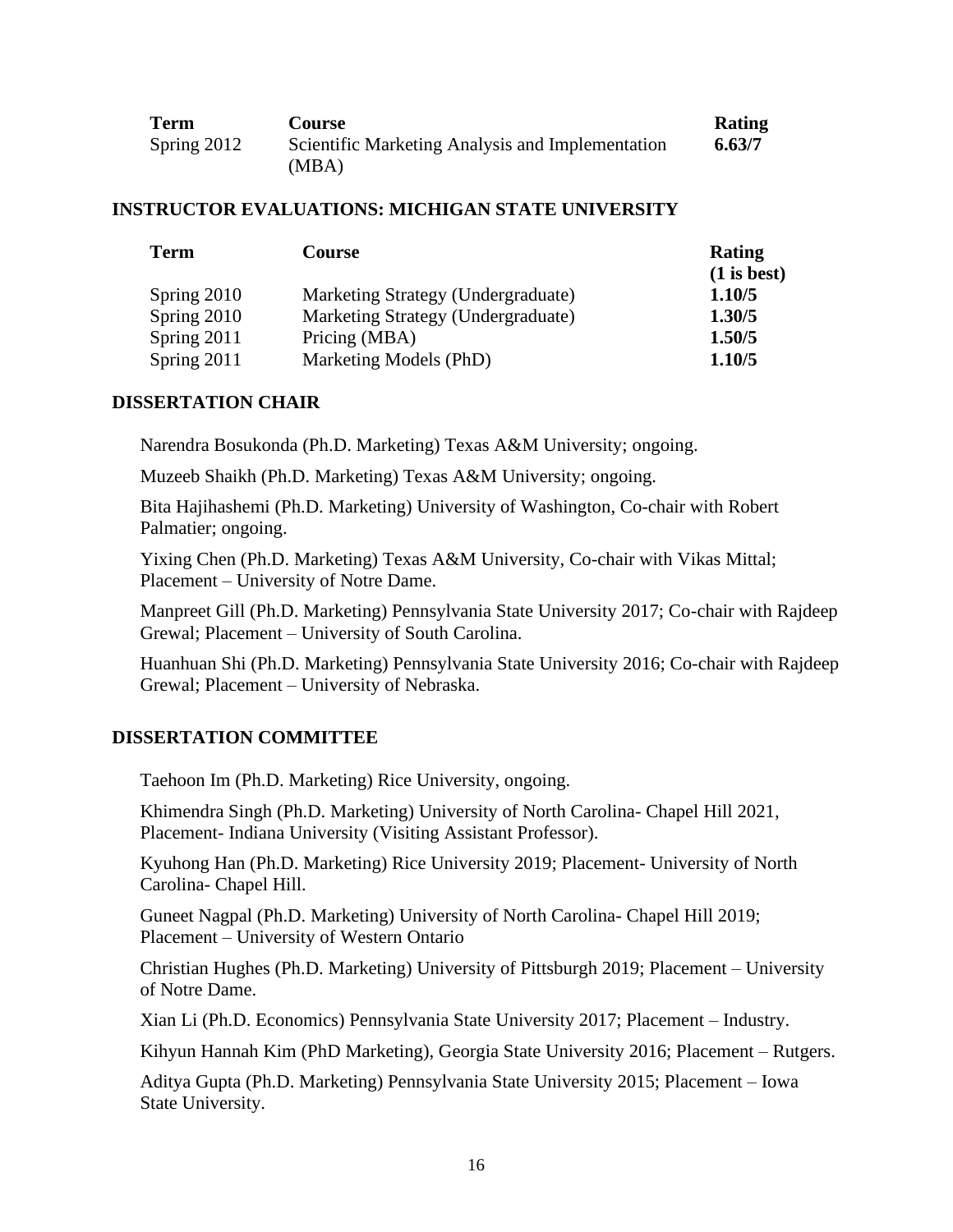Rong Luo (PhD Economics) Pennsylvania State University 2015; Placement – University of Georgia.

Charles Kang (PhD Marketing) Pennsylvania State University 2014; Placement – Tulane University.

Josh Beck (PhD Marketing) Univ. of Washington, 2014; Placement – University of Oregon.

Adithya Pattabhiramaiah (PhD Marketing) Univ. of Michigan, 2014; Placement – Georgia Tech.

### **SERVICE**

### **TEXAS A&M UNIVERSITY**

| Year         | <b>Committee</b>                                 |
|--------------|--------------------------------------------------|
| 2022         | Marketing Strategy Consortium Co-Chair           |
| $2020$ -now  | <b>WRDS</b> Faculty Representative               |
| 2019-20      | Department Strategic Planning Committee          |
| 2019-20      | Department Head Recruiting Committee             |
| 2019-22      | Department Representative, College P&T Committee |
| $2018 - now$ | Research Director, Sales Leadership Institute    |
| 2018-19      | <b>MS Analytics Program Review Committee</b>     |
| 2018-19      | <b>Faculty Recruiting Committee</b>              |
| 2017-2018    | Department Head Recruiting Committee             |
| $2017 - now$ | <b>MS Analytics Capstone Faculty Advisor</b>     |
| 2016-17      | <b>Faculty Recruiting Committee</b>              |
| $2016$ -now  | <b>Executive MBA Capstone Faculty Advisor</b>    |
| 2016-18      | <b>MS Marketing Task Force</b>                   |
| 2017-2018    | Faculty Advisor, Aggie Analytics Club            |

### **PENNSYLVANIA STATE UNIVERSITY**

| Year                    | <b>Committee</b>                    |
|-------------------------|-------------------------------------|
| 2015-2016               | Department Advisory Committee       |
| 2011-12, 2012-13, 2014- | <b>Faculty Recruiting Committee</b> |
| 15                      |                                     |
| 2014-15                 | <b>Faculty Resources Committee</b>  |
| 2011-12, 2012-13        | <b>MBA Policy Committee</b>         |
| 2014-2015, 2015-2016    | <b>MBA/EMBA Steering Committee</b>  |
| 2013-14, 2014-15        | <b>MBA Case Competition Judge</b>   |
| 2013-14, 2014-15        | <b>Seminar Series Coordinator</b>   |

## **MICHIGAN STATE UNIVERSITY**

| Year    | <b>Committee</b>                                   |
|---------|----------------------------------------------------|
| 2010-11 | Undergraduate Programs Committee                   |
| 2009-11 | <b>Indian Students Association Faculty Advisor</b> |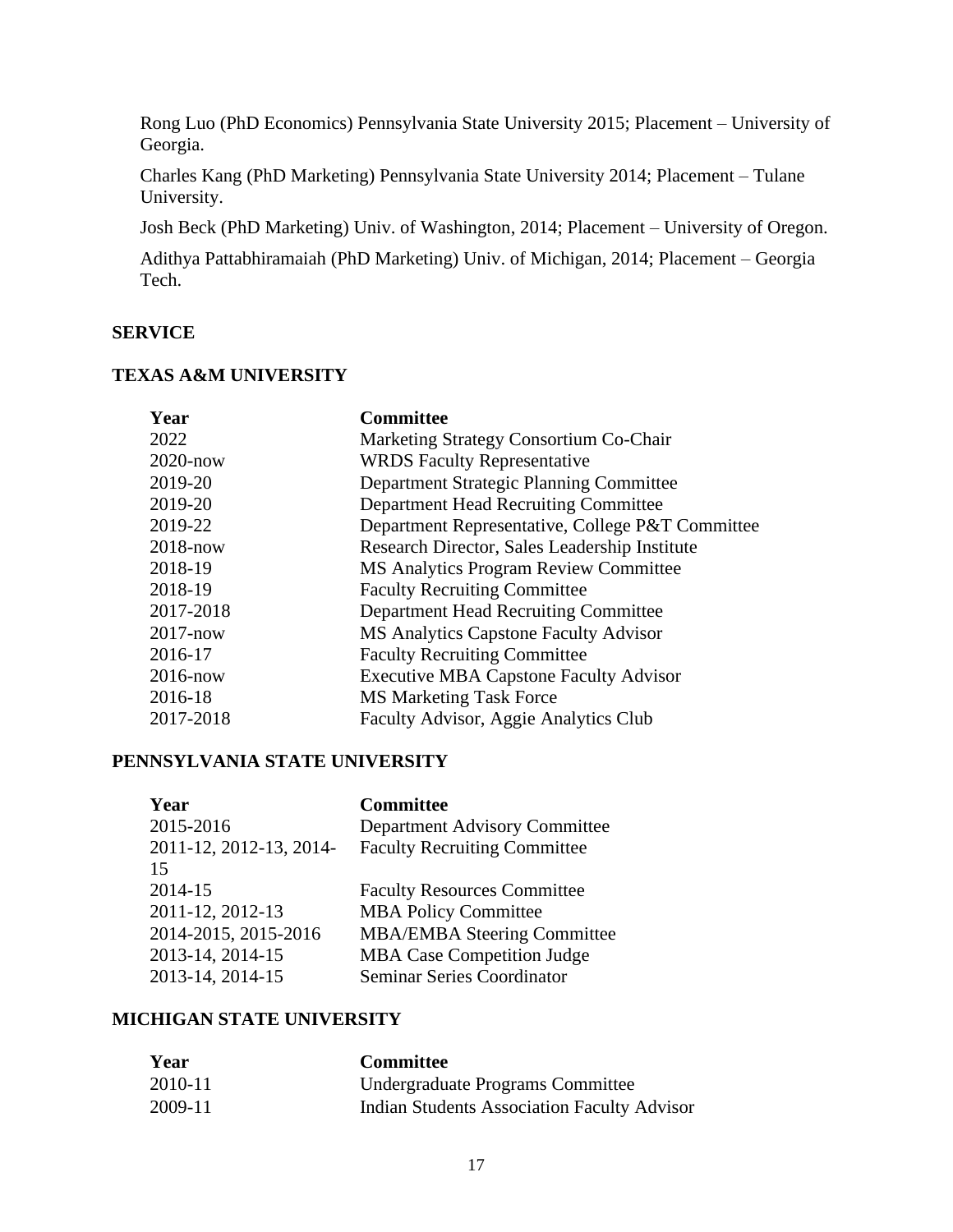## **PROFESSIONAL SERVICE**

**EDITOR-IN-CHIEF**

*Journal of Marketing*, 2022-2025.

## **ASSOCIATE/AREA EDITOR**

*Journal of Marketing*, 2018-present. *Journal of Marketing Research*, 2017-present. *Journal of the Academy of Marketing Science*, 2015- present. *International Journal of Research in Marketing*, 2019-present.

## **EDITORIAL REVIEW BOARD**

*Journal of Retailing*, 2014- present. *Customer Needs and Solutions*, 2013- present. *Management and Business Review*, 2018- present.

## **OTHER REFEREE SERVICE**

Marketing Science, Management Science, Journal of Business and Economic Statistics, European Journal of Operational Research, Journal of Interactive Marketing, Journal of Personal Selling and Sales Management, Journal of Media Economics, IBM Journal of Research and Development

## **SERVICE/LEADERSHIP FOR AMERICAN MARKETING ASSOCIATION**

*Journal of Marketing* Transparency Committee, 2021. American Marketing Association, Academic Council, 2021-2024 Chair, American Marketing Association Marketing Strategy SIG (March 2016- March 2019) Co-Chair, AMA Howard Doctoral Dissertation Award (2017). Blue Ribbon Panelist Choosing AMA Howard Doctoral Dissertation Award (2019, 2021). Track Chair, American Marketing Association (AMA) Educators Conference (2012, 2015)

# **CONFERENCE PROGRAM COMMITTEE**

Marketing Dynamics Conference (2016, 2017)

## **REVIEW SERVICE FOR AWARDS OR GRANTS**

Journal of Marketing Sheth Award Committee Member, 2021 Panel choosing Varadarajan Award for Early Career Contributions to Marketing Strategy Research, 2016. Social Sciences and Humanities Research Council of Canada (SSHRC), 2014. Panel choosing Overall Best Paper, 2013 AMA Summer Educators' Conference MSI Clayton Doctoral Award Competition, 2012, 2014. John A. Howard/AMA Doctoral Award Competition, 2012, 2013. Shankar-Spiegel Dissertation Award ISBM Business Marketing Doctoral Support Award Competition, 2011, 2012, 2013. AMS Mary Kay Doctoral Dissertation Competition, 2012.

# **AFFILIATED FACULTY, ACADEMIC ADVISORY BOARD**